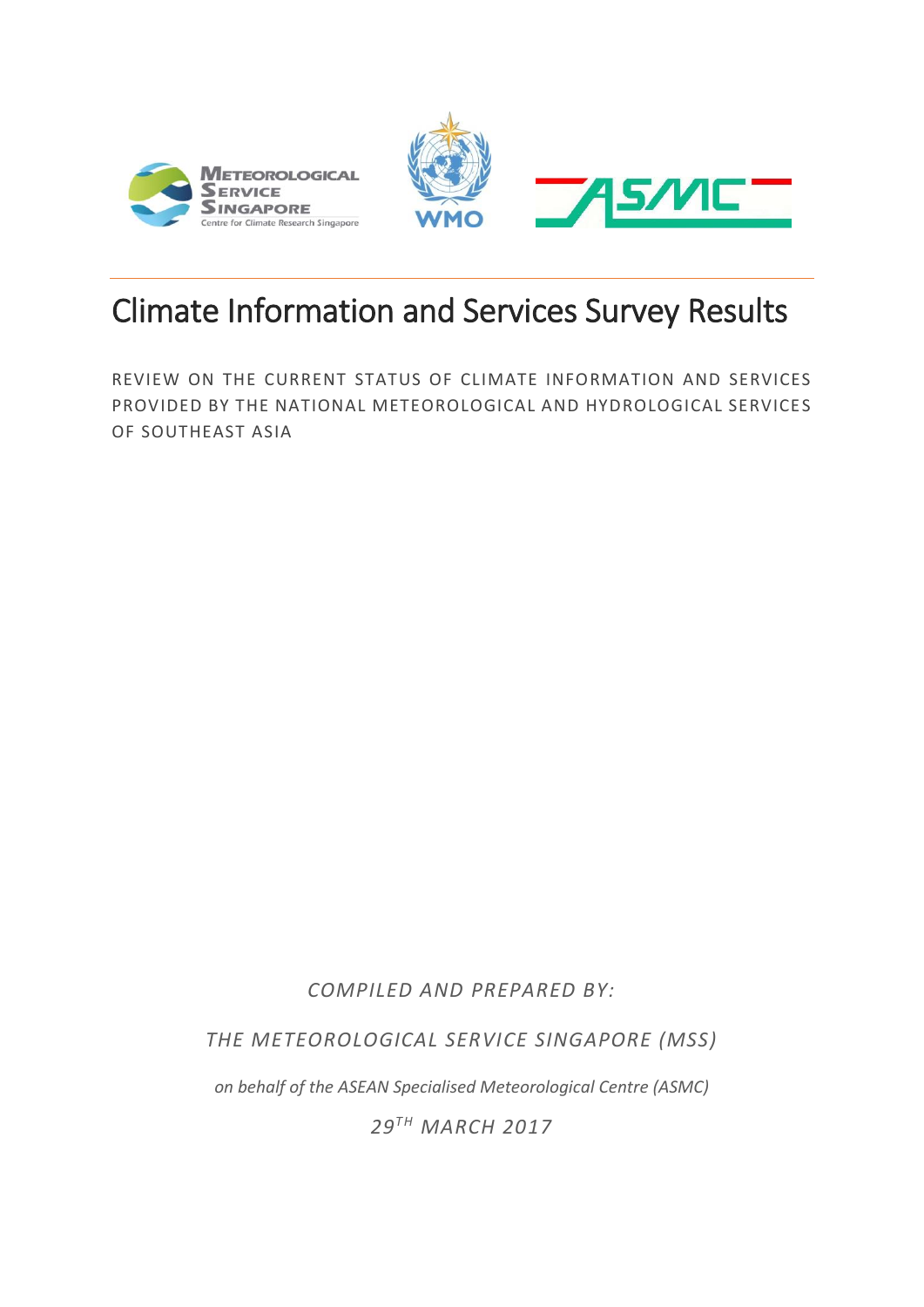**Acknowledgement**: ASMC would like to express its appreciation to WMO for providing the platform and support to conduct this survey and to PAGASA (Philippines) for facilitating the conduct of the survey ahead of ASEANCOF-7 held in Manila in November 2016. ASMC would like to thank participants of Southeast Asia's National Meteorological and Hydrological Services (NMHSs) who responded.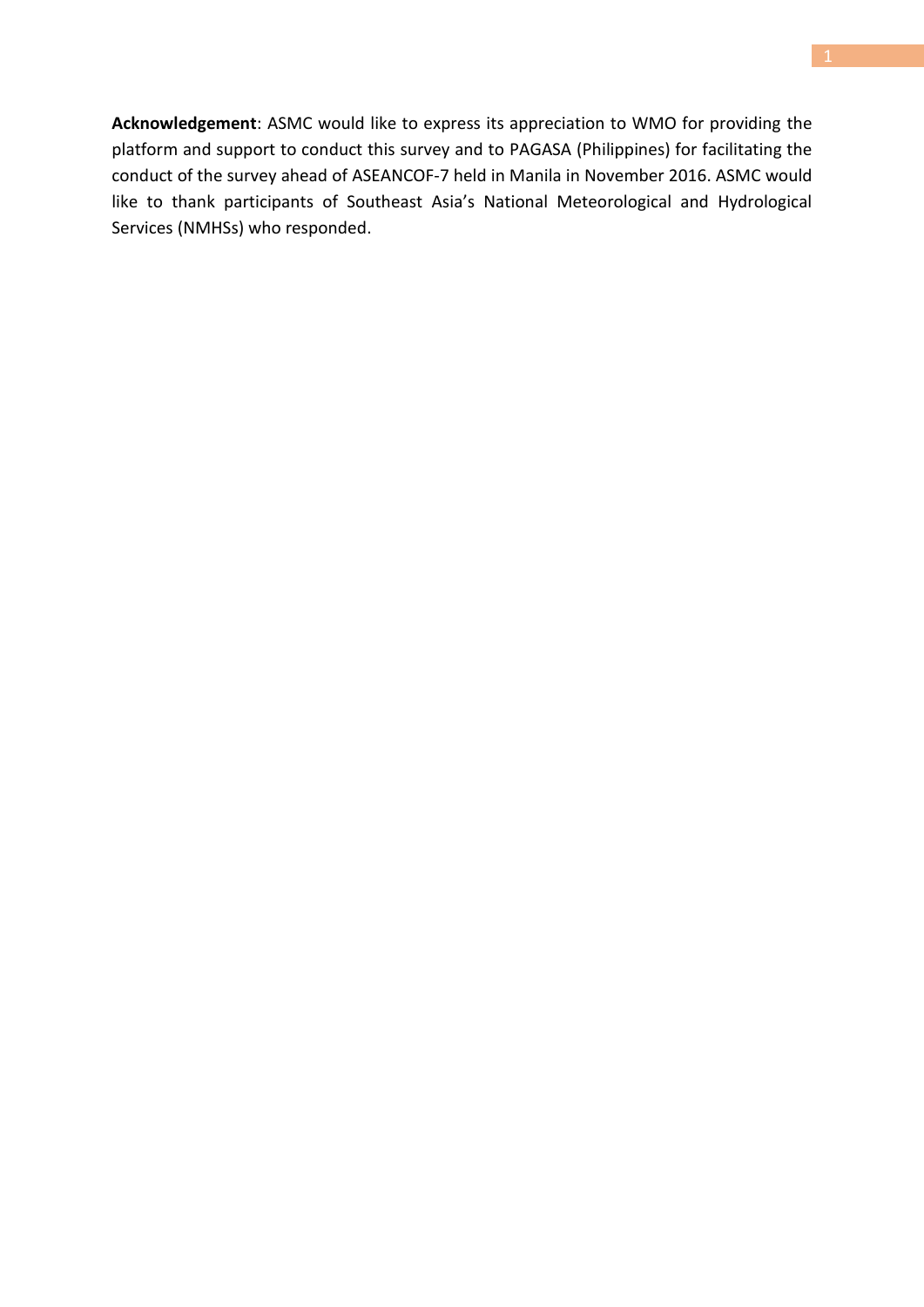# Executive Summary

At the last meeting of the WMO RA V Working Group on Climate Services held on 2-4 February 2016 in Singapore, it was agreed to review the current status of climate information and services provided by the National and Meteorological and Hydrological Services (NMHSs) of Southeast Asia. In line with the implementation of the Global Framework for Climate Services (GFCS), the review aims to establish the baseline status of the region's NMHSs in providing climate information to the user community through identifying gaps and needs for improvements. To achieve this, a survey was conducted covering 8 broad areas:

- General information about the Service
- Observation Network, Data Management, Data Exchange
- Climate Products (Dissemination of Products)
- Climate Services
- Research
- User Interface
- Capacity Building
- Gaps and needs

Out of the 10 Southeast Asian countries, 8 responses were garnered from Brunei, Indonesia, Malaysia, Myanmar, Philippines, Singapore, Thailand, and Vietnam. Subsequent paragraphs provide a summary of the responses, **focusing on the gaps and needs** which is in line with the purpose of this survey.

All of the NMHSs have the mandate to provide climate products and services in their countries through dedicated units set up. Alongside these services, there are other private and commercial entities that also provide alternatives to end users. Most NMHSs highlighted that their organisation's visibility to the general public could be further improved.

For observation networks, geographical coverage and technical staff to operate or maintain these networks have been indicated as less than adequate among other factors. The level of maintenance, calibration and checking of observation instruments are considered only marginally adequate. While some meteorological observation data is being shared across boundaries, there are still policies in place that restrict free and open-sharing. Across the region, there are very few observation stations with records more than 70 years and among the variables surveyed, surface radiation budget and water vapour are being monitored by significantly fewer stations. Although homogeneity tests and data rescue activities are conducted on the data, these are considered not adequate.

In delivering climate products and services, capacities in *communication means* and *software tools* are considered less adequate than *personnel* and *computing capacities*. Of the various *products* surveyed [\(Annex A\)](#page-18-0), the 5 considered to be most in need of capacity development are: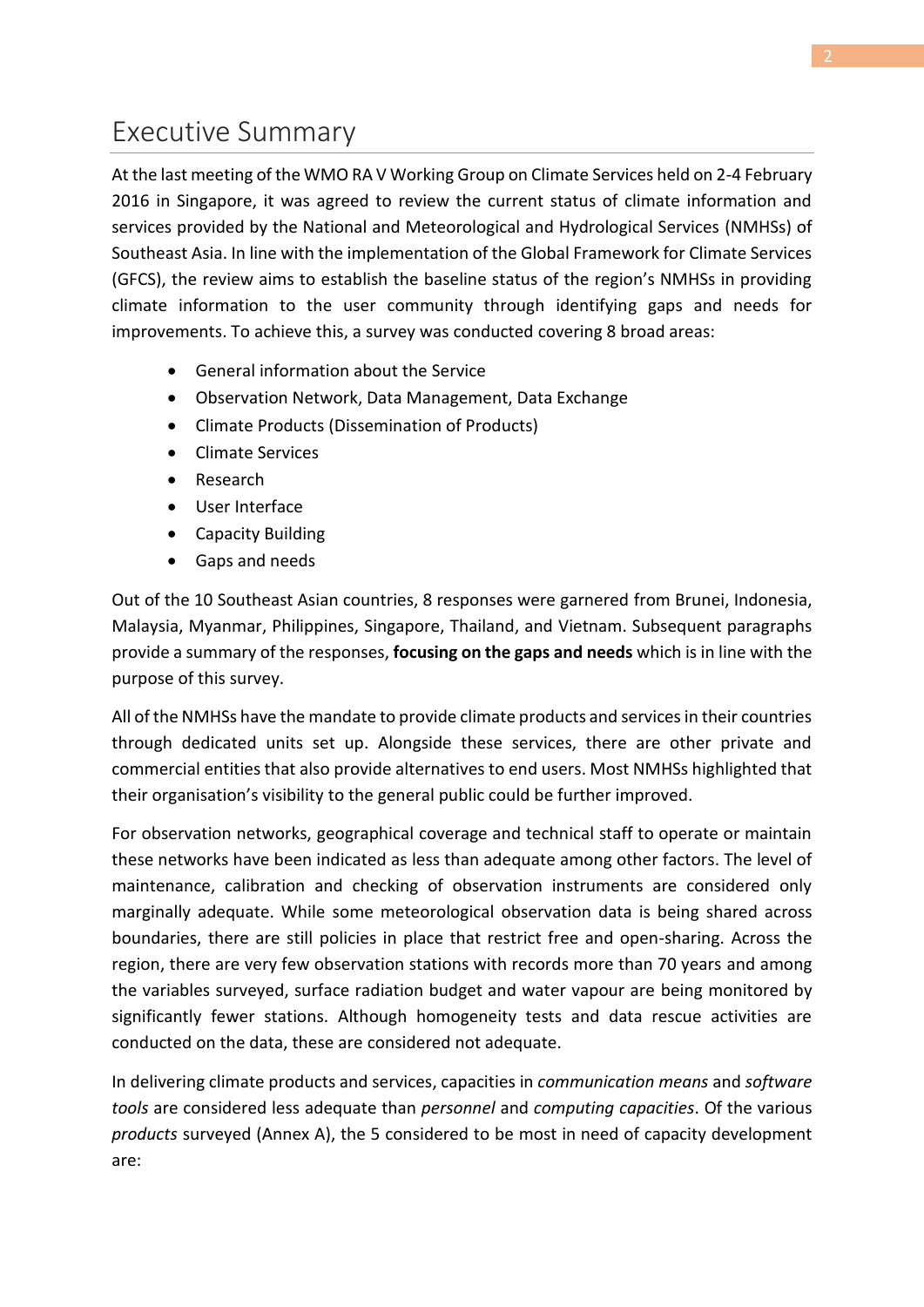- Information related to the uncertainties, skill, etc. of monthly to seasonal climate forecasts
- ENSO (El Niño Southern Oscillation), SST (Sea Surface Temperature) and intraseasonal variability products
- Downscaled global climate change projections
- Review and assessment of past climate patterns
- National scale monthly and seasonal climate forecasts and outlooks in probabilistic format

Of the various *services* surveyed [\(Annex B\)](#page-20-0), the 5 considered to be most in need of capacity development are:

- Access to and use of monthly to seasonal and longer climate predictions, provided by WMO's Global Producing Centres (GPCs)
- Leading and coordination of Regional Climate Outlook Forum (RCOF)
- Running Global and/or Regional Climate Models
- Interpolation/gridding of observation data
- Homogeneity test and adjustment of time series

All NMHSs have the mandate to carry out research activities. All but one have dedicated units to cater to research needs. In general, these units are staffed more by BSc and MSc degree holders than PhDs. Staff's access to research literature sources are considered adequate by only 2 of the NMHSs surveyed. Capacities in human resources, models and software available for research are considered less adequate relative to computing resources. Compared to the areas of agriculture, health and water, tourism is the downstream application least researched for its links to the climate. Vulnerability assessment is also not a commonly researched area among the NMHSs.

In its interaction with users, respondents indicated that their organisations are marginally or fairly equipped with capabilities for engagement. There are frequent engagements through forums and surveys or direct meetings. But none, except one, of the NMHSs conducts regular market study as platform to engage users and conduct socio-economic study of their climate services to demonstrate their value to users. Also, only a few of the NMHSs proactively market their climate services and products to users. Among the user sectors surveyed, the least served are those from the tourism, transport, and sports and recreation sectors. On matters related to climate change, only half of the NMHSs provide users with risk assessment, risk management, and risk transfer information to accompany climate information.

For education and training (capacity building), training courses and conferences offered through WMO platforms are more utilised than fellowships, e-learning and curriculums. Poor knowledge of the language(s) in which the training programmes were conducted has been the factor to limit staff participation. Of the training courses surveyed [\(Table 3\)](#page-15-0), all are still in demand despite some of them having already received training offered through WMO or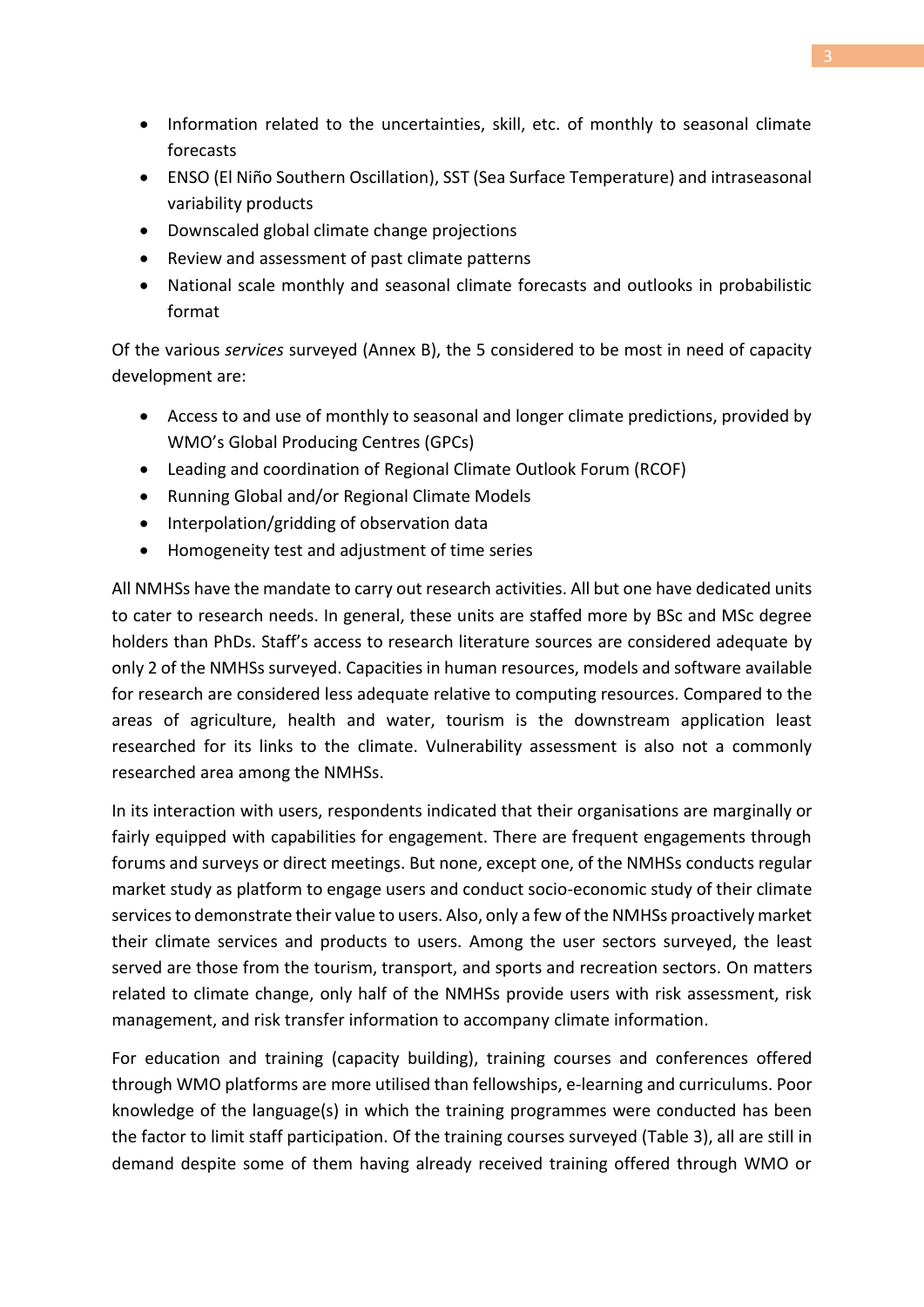other organisations. Across all the courses, very few NMHSs have the capacity to conduct the training or provide the expertise themselves.

Majority of the NMHSs feel the need to be more visible and recognised as climate services provider by their government authorities and there is a need to enhance the understanding of the socio-economic benefit from the use of climate services. There are also opportunities for improving organisational structure and roles with respect to climate services. In countries where the meteorological and hydrological services are separate, the need is recognised for better coordination and administrative arrangements between the two agencies.

Several key sources of gaps in generating and delivering climate products and services were highlighted. Commonly cited sources are (1) lack of staff and their training, (2) limited computing facilities, network equipment and instruments, as well as (3) the lack of accessible (local, regional and international) observations and model data and (4) the associated quality control activities. There are also opportunities for improvements in engagement with users by enhancing their awareness through dedicated training programmes.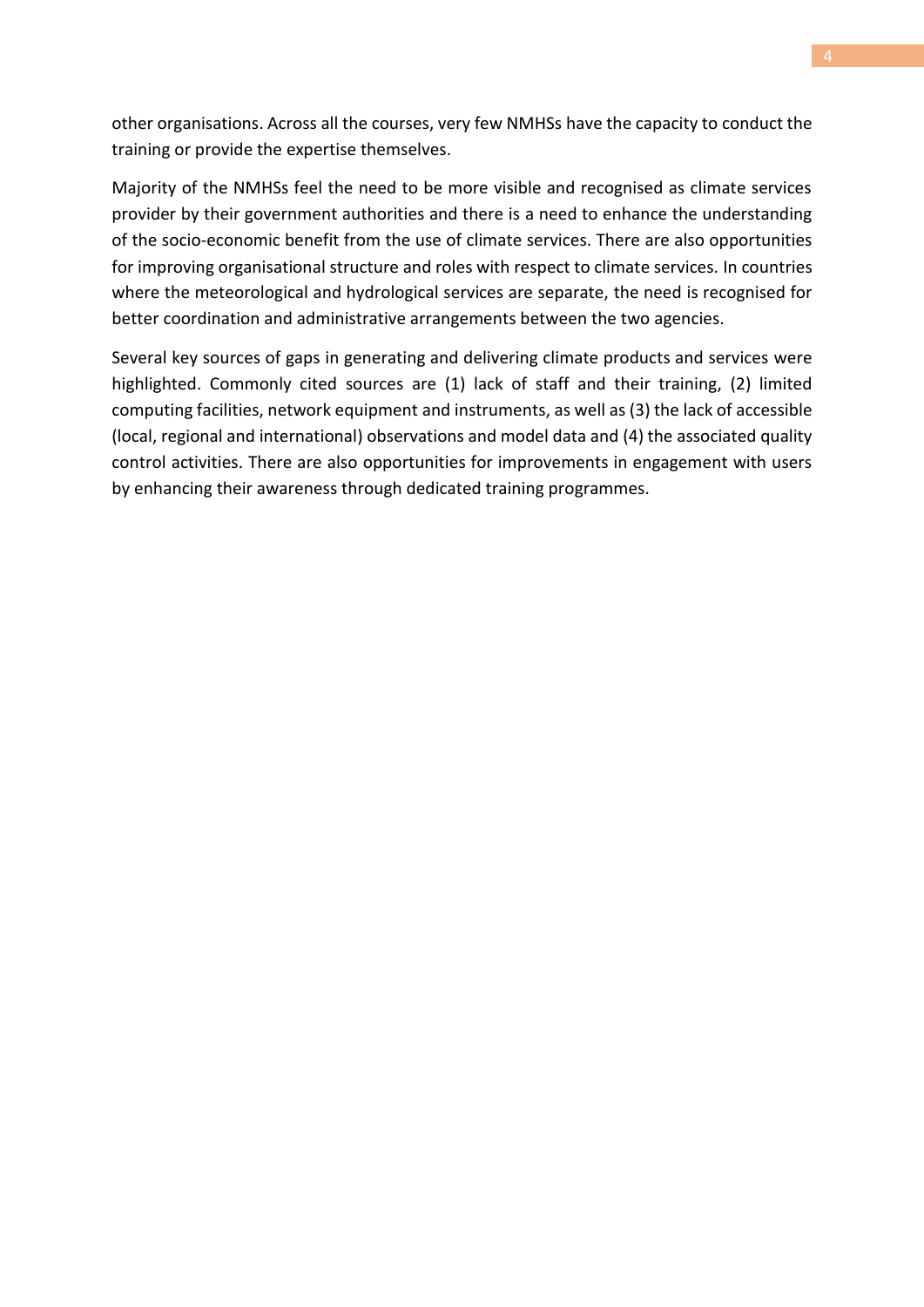# Introduction

The World Meteorological Organization (WMO) Regional Association V (RA V) Working Group on Climate Services (WG CLS) agreed at a meeting held on 2-4 February 2016 in Singapore to *review the current status of climate information and services provided by the National and Meteorological and Hydrological Services (NMHSs) of Southeast Asia*. In line with the implementation of the Global Framework for Climate Services (GFCS), the review aims to establish the baseline status of the region's NMHSs in providing climate information to the user community through identifying gaps and needs for improvements. The outcomes of the review will inform decisions in mobilising resources to the region for capacity-building activities conducted by WMO and thereby helping countries to be more self-sufficient in providing climate information and services in the long-term.

The survey platform and questions were provided by WMO and these were circulated ahead of the Seventh Session of the ASEAN Climate Outlook Forum (ASEANCOF-7) in November 2016 in Manila, Philippines to NMHSs representatives. Preliminary results were presented at the Forum based on provisional responses. Further responses were solicited after the Forum and key findings were summarised in subsequent sections of this report.

# Survey Questions

The survey comprised a comprehensive list of questions organised into the following 8 areas:

- Area 1: General information about the Service (Institutional and Legal Framework, Visibility of the Service, and Personnel and Premises)
- Area 2: Observation Network, Data Management, Data Exchange (Operation and Maintenance of National Observing System, Data Exchange, and Data Management)
- Area 3: Climate Products (Dissemination of Products)
- Area 4: Climate Services
- Area 5: Research
- Area 6: User Interface (Communicating Climate Information to Users)
- Area 7: Capacity Building (Education and Training, and Training Courses)
- Area 8: Gaps and Needs

In what follows, the responses to questions in each section were analysed and key conclusions were drawn. A total of 8 countries (Brunei, Indonesia, Malaysia, Myanmar, Philippines, Singapore, Thailand, and Vietnam) responded to the survey and instead of providing the details of the responses, the results are presented as broad summaries.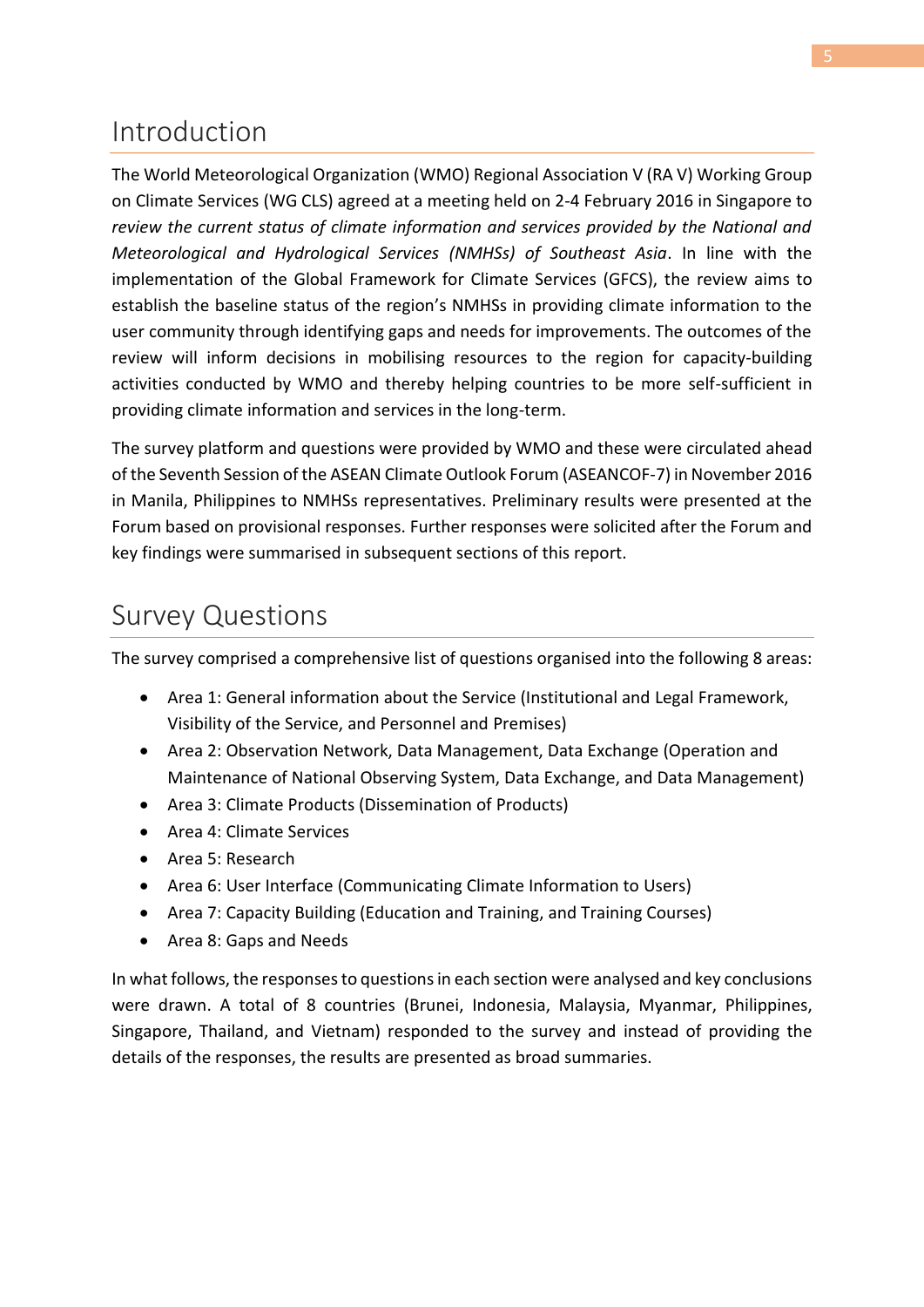# Area 1: General Information about the Service

All respondents indicated that their NMHSs have the mandate to provide climate services in their respective countries and have dedicated units for this purpose. The climate services include sector-specific monitoring and prediction activities for monthly to seasonal timescales. All but one organisation have the sole authority for providing climate services and half of the responses specified that there are other private or commercial entities providing climate services and meteorological or hydrological observations. In providing their services, all NMHSs maintain links with international and regional organisations such as through WMO Climate Outlook Forums or through bilateral cooperations.

Various media channels (e.g. web, press, TV, and radio) are used widely by the NMHSs to disseminate climate information and deliver their services. However, a majority mentioned that the visibility of their services to the general public could be further improved. In terms of infrastructure, all of the respondents indicated that their office space and amenities for the headquarters and specifically the climate unit are marginally or fully adequate with the exception of a few responses indicating space constraints (1 response for the headquarters and two responses for the climate unit).

### Area 2: Observation Network (Data Management & Exchange)

#### Observation network and data accessibility

For observation networks respondents highlighted that, among other operational and maintenance factors, geographical coverage of the observation stations as being the least adequate followed by the number of technical staff available to operate or maintain the observations stations. Availability of technical equipments for the observations stations and the communication means for transmission of data were considered generally adequate. All except one NMHS have reference climatological stations but indicated that the coverage of their stations to be only marginally adequate (average '3' on a scale of '1' to '5').

All NMHSs implement policies to ensure continued improvements of station networks' densities (although these are still considered inadequate as indicated above) and they adhere to climate standards for observations (GCOS<sub>1</sub>, climate monitoring principles, CCl<sub>2</sub>) and instruments for measurement (CIMO<sub>3</sub>, CBS<sub>4</sub>, CCI). The level of maintenance, calibration and checking of observation instruments (according to the WMO Guide to Meteorological Instruments and Methods of Observations) are considered marginally adequate by most of the respondents. Even though majority of the NMHSs have policies that restrict free and

.

<sup>1</sup> GCOS: Global Climate Observing System

<sup>2</sup> CCl: Commission for Climatology

<sup>3</sup> CIMO: Commission for Instruments and Methods of Observation

<sup>4</sup> CBS: Commission for Basic Systems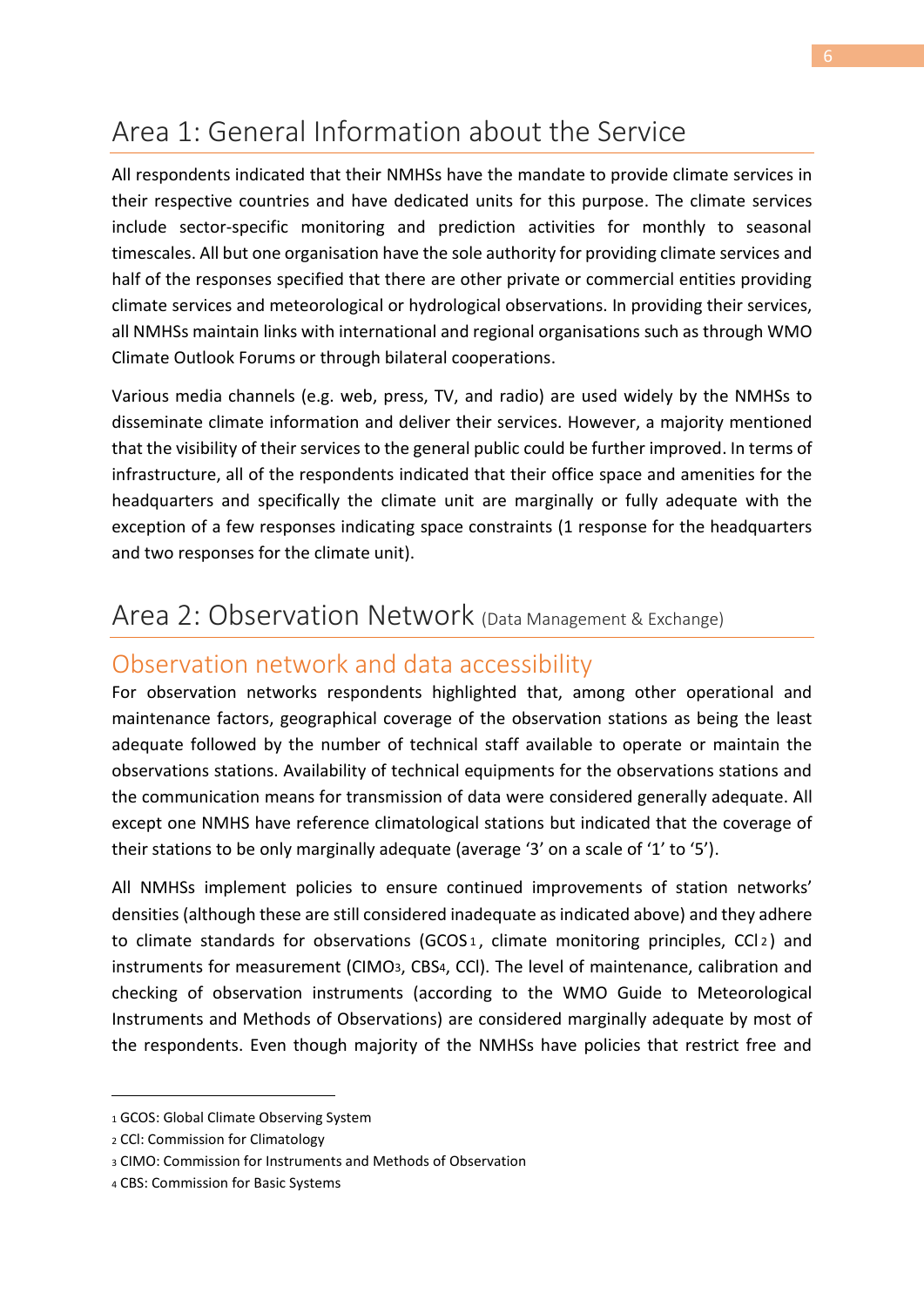open-sharing of meteorological data, over 300 SYNOP, 100 CLIMAT, and 50 TEMP stations across the region are shared on the Global Telecommunication System (GTS) network. Historical and real-time data are provided freely on the GCOS Surface Network (GSN) site or to the WMO Regional Climate Centres (RCCs) for all except two NMHSs. Only half of the NMHSs mentioned the capability to design and implement large scale (regional or global) remote sensing and other observation systems (e.g. satellite and buoys) and less than half develop and manage regional or global specialised climate databases and archives. A majority of the NMHSs have access to observation data from neighbouring countries and all respondents highlighted that they have access to gridded interpolated data, satellite data, reanalyses data and model data, e.g. from Regional Climate Models (RCMs) and Global Climate Models (GCM).

Among the 10 station variables surveyed, none of the NMHSs has stations with more than 70 years of records [\(Table 1\)](#page-7-0). Only half of the NMHSs have stations with records that are more than 50 years and these stations make up only a small percentage (approximately 20%) of the total number of stations. Of the 10 variables, [Table 1](#page-7-0) also shows that the surface radiation budget and water vapour density variables have the least number of stations available. All other variables have comparable numbers of observing stations.

|                                           | <b>Length of Station Records in Years</b> |       |       |       |       |       |       |        |      |
|-------------------------------------------|-------------------------------------------|-------|-------|-------|-------|-------|-------|--------|------|
| <b>Meteorological</b><br><b>Variables</b> | $30$                                      | 31-40 | 41-50 | 51-60 | 61-70 | 71-80 | 81-90 | 91-100 | >100 |
| <b>Precipitation</b>                      | 30.3                                      | 14.0  | 15.5  | 8.0   | 4.9   | 0.0   | 0.0   | 0.0    | 0.3  |
| <b>Temperature max</b>                    | 23.8                                      | 12.5  | 14.4  | 8.7   | 4.6   | 0.0   | 0.0   | 0.0    | 0.0  |
| <b>Temperature mean</b>                   | 23.8                                      | 12.5  | 14.4  | 8.7   | 4.6   | 0.0   | 0.0   | 0.0    | 0.0  |
| <b>Temperature min</b>                    | 23.8                                      | 12.5  | 14.4  | 8.7   | 4.6   | 0.0   | 0.0   | 0.0    | 0.0  |
| <b>Wind direction</b>                     | 23.9                                      | 12.5  | 14.3  | 8.7   | 4.6   | 0.0   | 0.0   | 0.0    | 0.0  |
| <b>Wind speed</b>                         | 23.9                                      | 12.5  | 14.3  | 8.7   | 4.6   | 0.0   | 0.0   | 0.0    | 0.0  |
| <b>Relative humidity</b>                  | 23.8                                      | 12.5  | 14.4  | 8.7   | 4.5   | 0.0   | 0.0   | 0.0    | 0.0  |
| <b>Pressure</b>                           | 23.0                                      | 12.5  | 14.3  | 8.7   | 4.6   | 0.0   | 0.0   | 0.0    | 0.0  |
| <b>Surface radiation budget</b>           | 7.6                                       | 4.8   | 8.9   | 2.4   | 0.0   | 0.0   | 0.0   | 0.0    | 0.0  |
| <b>Water vapor density</b>                | 2.6                                       | 0.3   | 0.5   | 0.0   | 0.1   | 0.0   | 0.0   | 0.0    | 0.0  |

<span id="page-7-0"></span>**Table 1: Average number of stations across the region partitioned by meteorological variables ordered from most common (top) to least common (bottom), and by length of station records (years) ordered from shortest (left) to longest (right). Warm (red)shades indicate larger number ofstations among NMHSs while cool (green) shades indicate fewer stations.**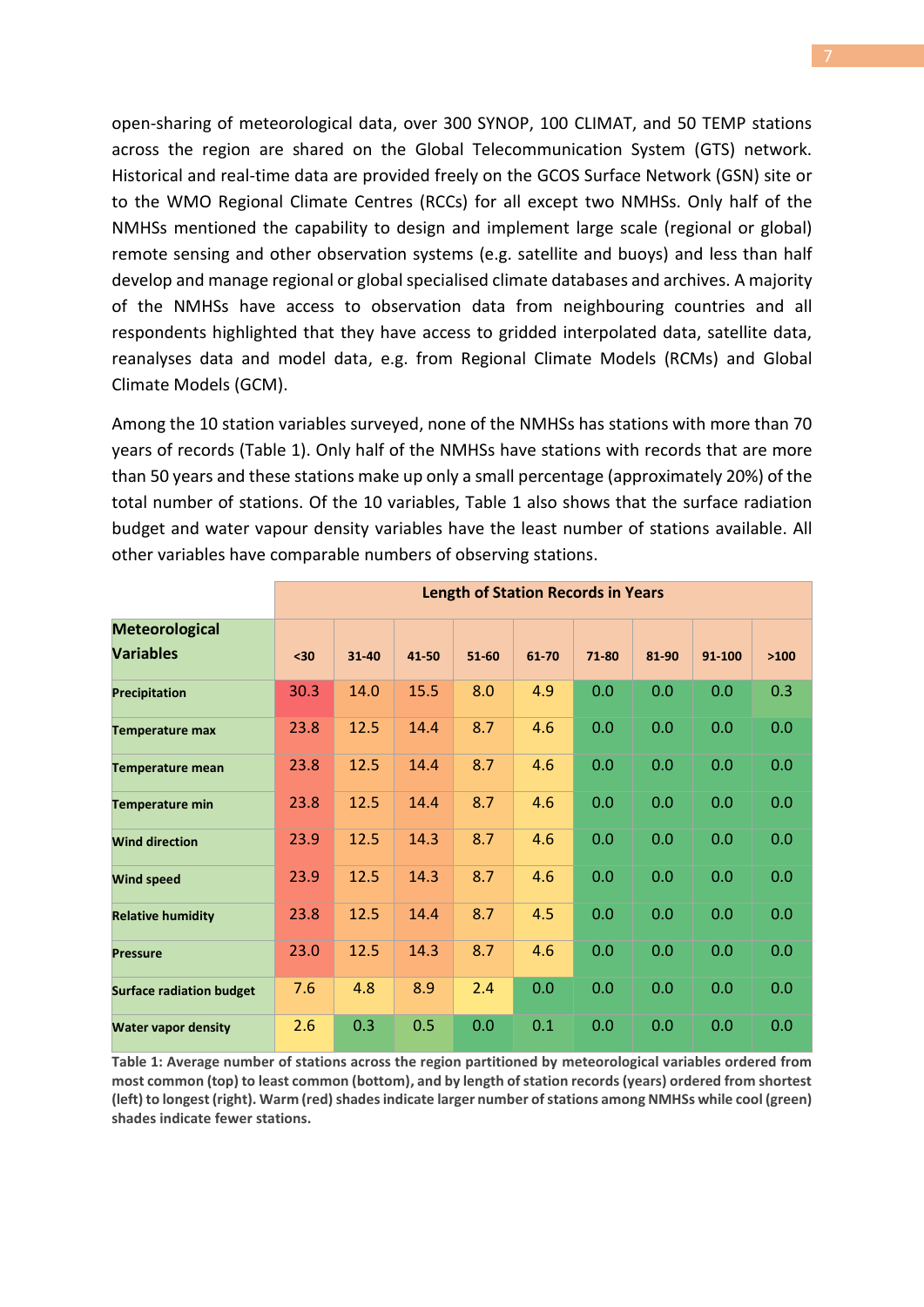### Climate database and data rescue

All NMHSs implement climate database systems using a variety of software combinations and hardware configurations. These databases are password protected and implement firewall security and have adequate backup and quality-control policies in place.

Just over half the respondents indicate that homogeneity tests (manually or automatically) are performed on their data. All NMHSs conduct data rescue activities and respondents indicate that current activities only marginally meet the needs of their NMHSs in data rescue. Approximately half of data available are stored in modern electronic data and the remaining are in the process of being digitised. For staff performing data management and data rescue, a majority received relevant training and education.

### Area 3: Climate Products (Dissemination of Products)

### Products provided

All NMHSs have dedicated units to generate and deliver climate products for use nationally. Of the 27 products that were surveyed [\(Annex A\)](#page-18-0), historical oceanic (product 17 in [Annex A\)](#page-18-0), global seasonal climate updates (14), reanalysis (23), and global and hemispheric analyses (13) datasets are the least common with only one-third of the NMHSs providing. These are followed by historical terrestrial (18), gridded/interpolated data (15), application products (5), and satellite data (25) for which half the NMHSs provide. Most, if not all of the NMHSs, provide all the other products surveyed.

### Capacities in delivering the products

The participants were also asked on the level of capacities for delivery of the productsin terms of the (a) communication means, (b) personnel, (c) software/tool and (d) computing capacities. On average (over all the products listed in [Annex A\)](#page-18-0), participants indicated in the order of least to most adequate capacities: *communication means*, *software tool*, *personnel*, and *computing capacities* [\(Chart 1\)](#page-9-0).

Of the commonly provided products referred to in [Annex A,](#page-18-0) the top 5 products that were specified to have fairly adequate capacities are:

- Basic statistics on climate extremes (e.g. for temperature, precipitation, humidity, sunshine duration, etc.) frequency of occurrence, spatial mean
- Historical atmospheric datasets
- Monthly seasonal outlooks
- Spatial patterns of temperature, precipitation, etc. their anomalies, climatic zoning
- Climate summaries, bulletins, reports, drought/flood, other special statements for severe weather

At the other end, the top 5 products identified with inadequate capacities are: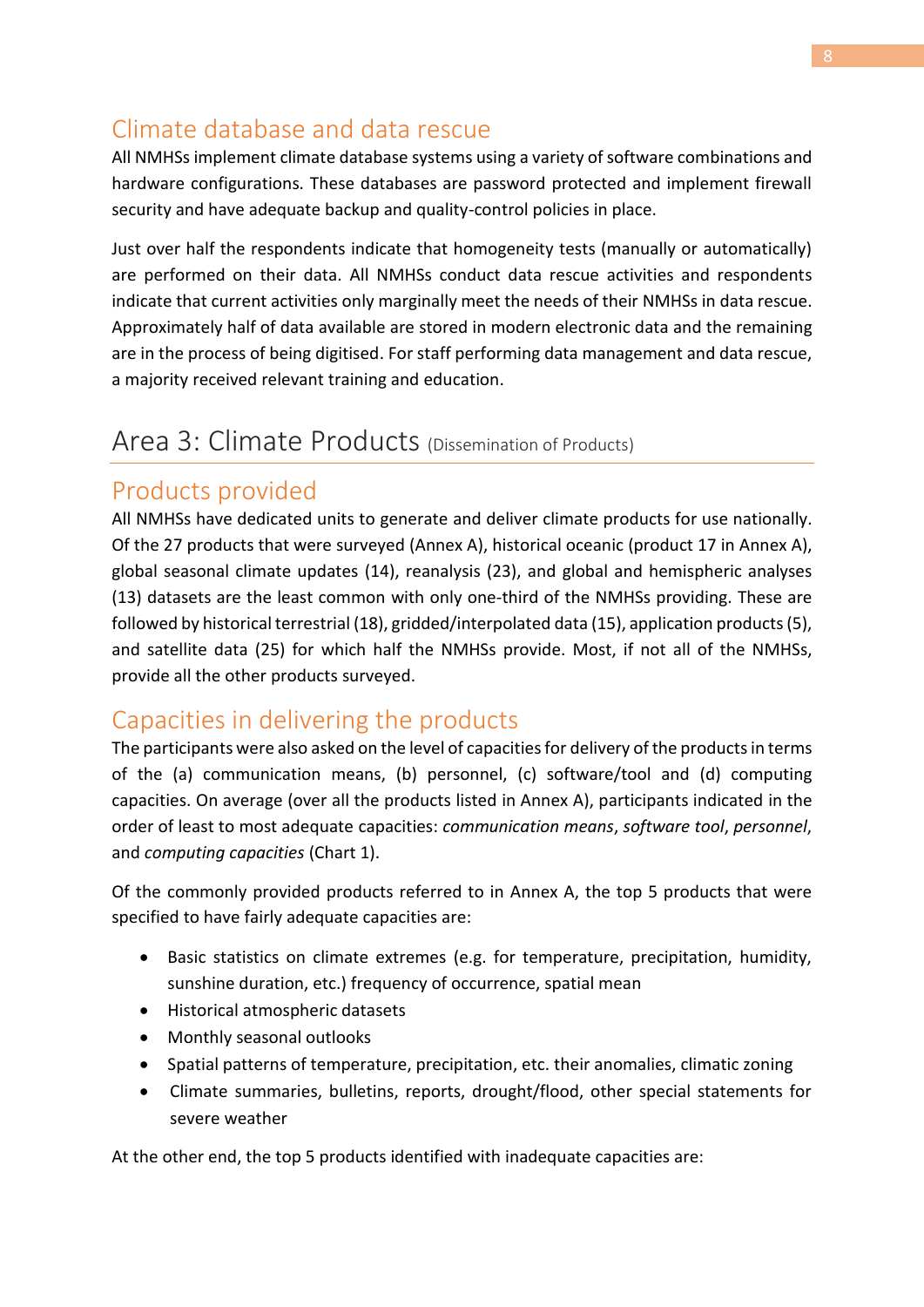- Information related to the uncertainties, skill, etc. of monthly to seasonal climate forecasts
- ENSO, SST and intraseasonal variability products
- Downscaled global climate change projections
- Review and assessment of past climate patterns
- National scale monthly and seasonal climate forecasts and outlooks in probabilistic format



<span id="page-9-0"></span>**Chart 1: Average adequacy in capacities for delivery of the products averaged across all products and all NMHSs from scale 1 (lowest adequacy) to 5 (highest adequacy).**

# Dissemination of the products

All of the NMHSs disseminate their products in a variety of formats (data tables, flat files, maps, images, graphs, diagrams, text description) with one of the respondents also indicating the use of 'infographic and simplified materials'. Emails and websites are more popular modes of dissemination, although facsimile, hardcopies of printouts, FTP, and recorded media (e.g. CDs and DVDs) are still extensively used.

# Area 4: Climate Services

#### Services provided

Respondents were also surveyed on a list of 28 potential services [\(Annex B\)](#page-20-0). The least commonly provided were high density, small scale specialized data resources (product 23 in [Annex B\)](#page-20-0), sophisticated climatological statistics (28), and development and provision of decadal scale products (9) with less than half the NMHSs providing. These are followed by (with just over half of the NMHSs providing) the leading and coordination of RCOF (18), sharing/exchanging information, products, services to other countries in the region (27), homogeneity test and adjustment of time series (14), running Global and/or Regional Climate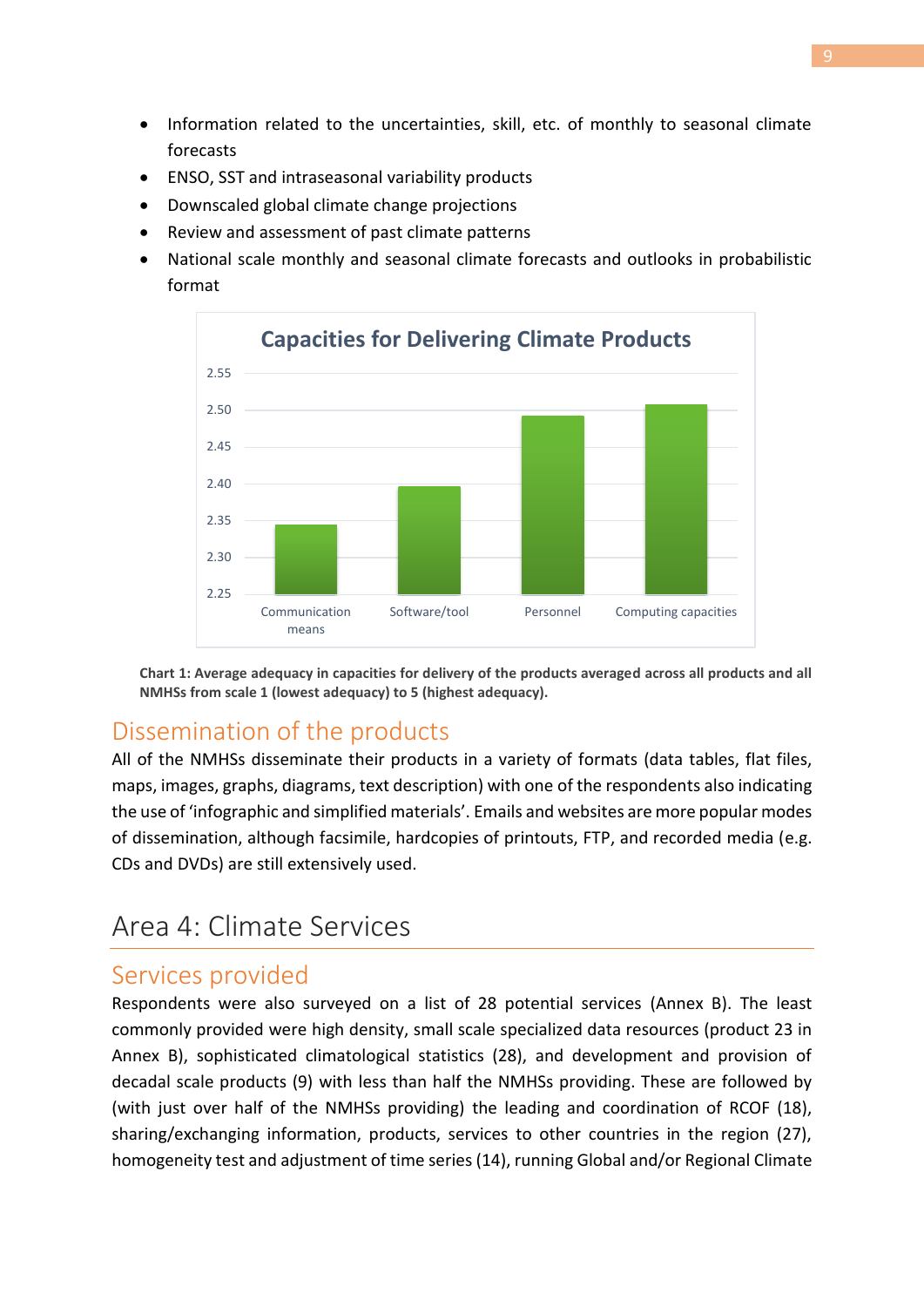Models (26), and interpolation/gridding of observation data (16). The rest of the products in [Annex B](#page-20-0) are fairly common among the NMHSs.

### Capacities in delivering the services

The responses on capacities in delivering services are similar to that of delivering products (previous section) where the least adequate to most adequate capacities are: *communication means*, *software*, *personnel*, and *computing facilities*. Of the commonly available services referred to in [Annex B,](#page-20-0) the top 5 products [\(Chart 2\)](#page-10-0) that were considered to have fairly adequate capacities are:

- Development and provision of prediction products on monthly scale
- Participation in and contribution to RCOF
- Development and provision of prediction products on seasonal scale
- Provision of simple statistics based on observed data
- Development and provision of specialized climate analysis, prediction and monitoring products, tailored to the needs of specific users



<span id="page-10-0"></span>**Chart 2: Average adequacies of capacities across NMHSs in the various capacity categories for top 5 and bottom 5 services from scale 1 (lowest adequacy) to 5 (highest adequacy).**

At the other end, the top 5 products identified with less than adequate capacities are: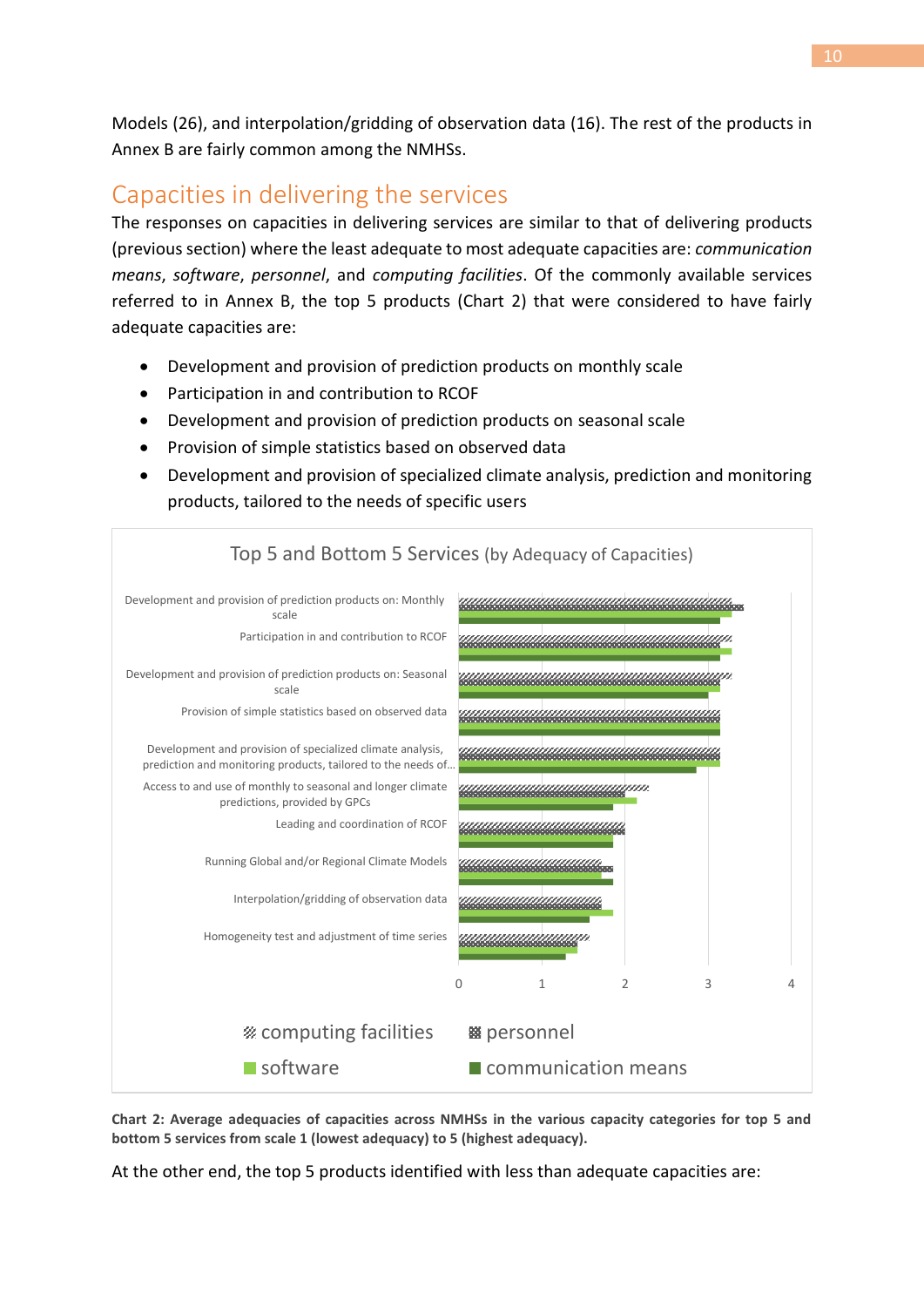- Access to and use of monthly to seasonal and longer climate predictions, provided by GPCs
- Leading and coordination of RCOF
- Running Global and/or Regional Climate Models
- Interpolation/gridding of observation data
- Homogeneity test and adjustment of time series

# Area 5: Research

#### Research capacity

All respondents indicated that their NMHSs are mandated to carry out research, and all but one have dedicated units for that. In these units, a majority of the NMHSs have more staff who are either BSc or MSc degree holders than PhD holders.

#### Accessible resources

All NMHSs have links with *national* research organizations, institutions, and universities for conducting research, and all but one have links with *regional* research organisations. A majority of the NMHSs have access to online research literature sources, but only 2 NMHSs consider the access level to be adequate. Majority of the NMHSs conduct, initiate, or participate in research projects and are also involved in preparation of the National Communication under the UNFCCC5. Common contributions to the National Communication include statistical assessments, analysis, climate change scenarios, but not vulnerability assessment. Most of the NMHSs considered their computing resources in research to be only marginally adequate, and less adequate in the areas of models, software and human resources.

#### Research activities

-

A majority of the NMHSs lead or contribute to national, regional and global research projects to (1) improve understanding of the climate system, (2) better prediction and projection skills (e.g. for tropical and extratropical latitudes), and (3) understanding and communicating uncertainty in climate prediction. Few organisations undertake research to assess the impacts of reductions in surface or upper air observations, and the impact of automation of measurements. In the area of applied climate research, most of the NMHSs undertake research to understand the links between climate and agriculture, health and water but not tourism [\(Chart 3\)](#page-12-0). Other areas of research activities that respondents noted are the links between climate and environment, energy, or socio-economic impacts. A majority of the NMHSs are also involved in the development of new methods and tools for climate services but only half partake in model development activities.

<sup>5</sup> United Nations Framework on Convention on Climate Change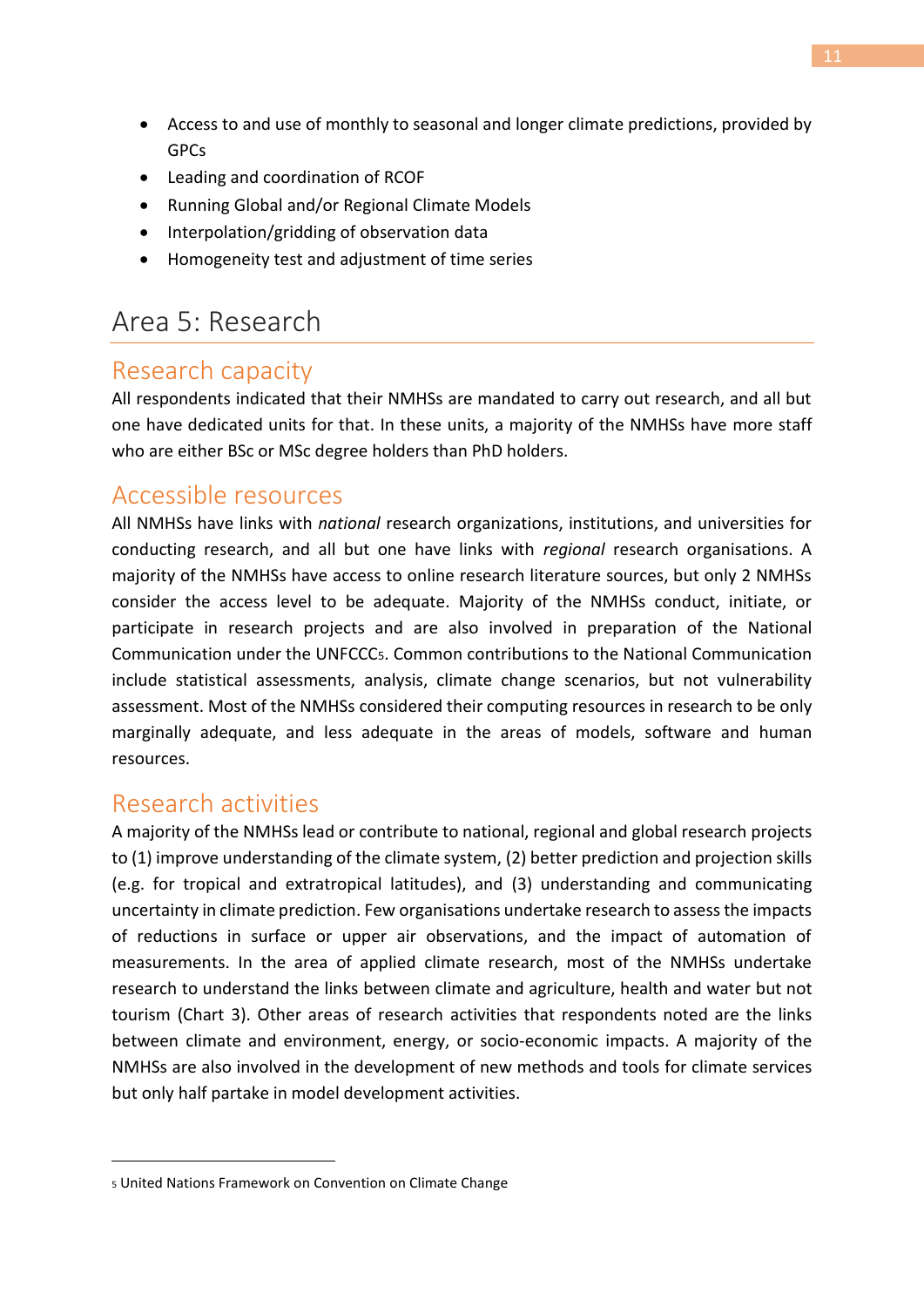

<span id="page-12-0"></span>**Chart 3: Percentage of NMHSs who take part in multi-disciplinary studies linking climate and downstream applications.**

# Area 6: User Interface (Communicating Climate Information to Users)

#### Interaction with users

All of the NMHSs have dedicated units to interact with users to provide climate services and information although one of them do not have a mandate to interact with them. The respondents indicated that these units are either marginally or fairly equipped with capabilities to interact with users.

NMHSs typically get the information on user needs from the users directly (who came with specific requests or problems), through surveys and forums, and through WMO mechanisms such as RCOFs and NCOFs. Only one of the NMHSs gets information on users' needs through regular study of the market.

For interactions with users, the factors common among NMHSs that drive the need for continuous engagement are: (1) to meet the user requests and identify their requirements for climate information, (2) to gather their feedback on the usefulness and effectiveness of the information provided, and (3) also to provide advice and guidance in the interpretation and application of their products. Only a few NMHSs market their climate services and products to users proactively and none except one of the NMHSs conduct socio-economic study of the climate services to demonstrate the value of their products to the users.

All respondents indicated that their NMHSs have mechanisms to facilitate interactions with their countries' media during periods of high risk for potential climate extremes, and they seek to enhance awareness on the available climate services and products. A majority of the NMHSs also implement NCOFs as a mechanism for interacting with users, enhance their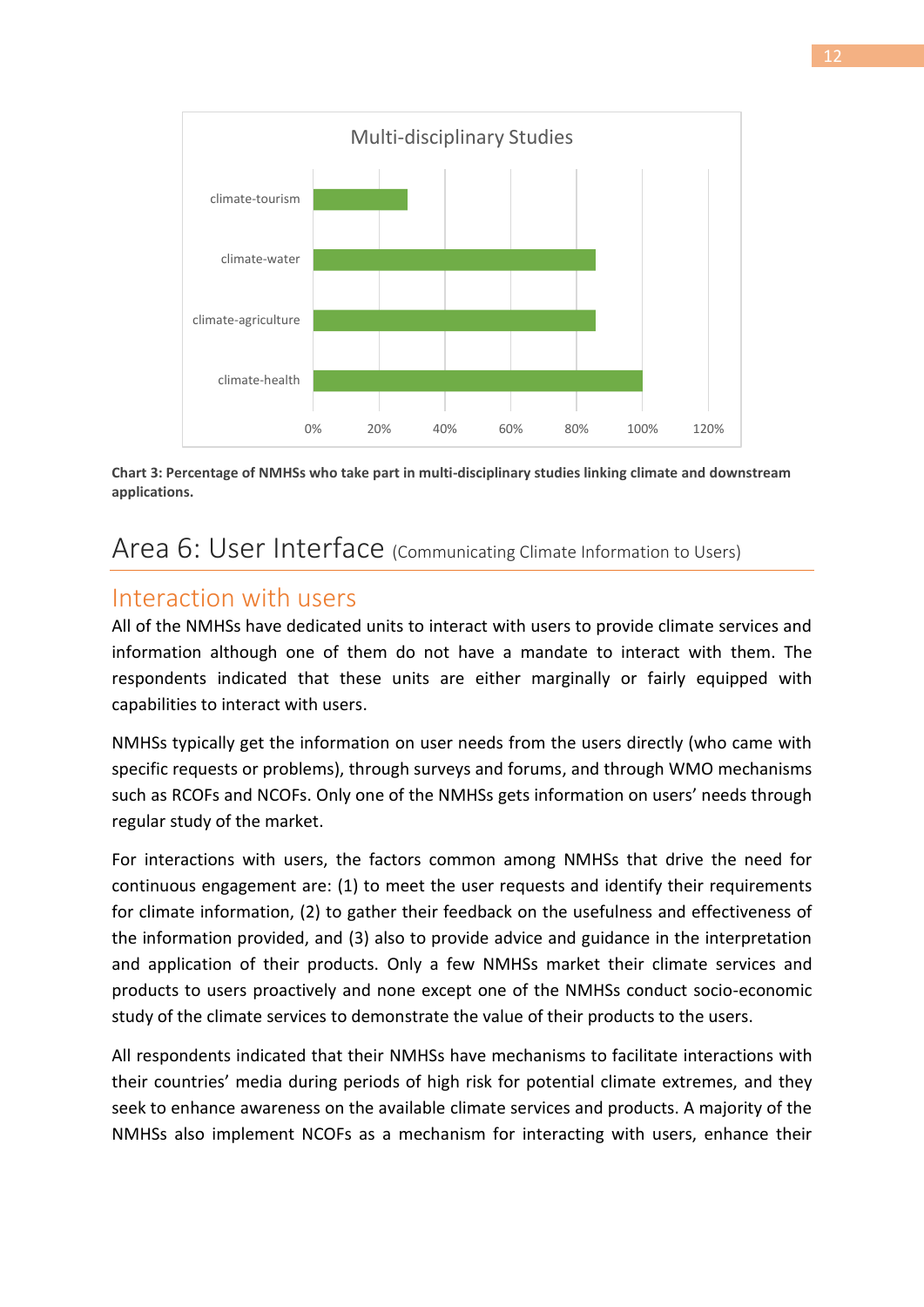awareness, and provide tailored information for specific user groups. All of them also participate in RCOFs to communicate seasonal outlooks to users.

On the climate change front, all but one of the NMHSs promote societal awareness of climate change issues and all provide climate information to policy development and National Action Plan. In communicating this information, only half of the NMHSs provide users with risk assessment, risk management and the guidance for risk transfer to downstream applications.

#### User sectors and information provided

Respondents were asked on the user sectors that they serve. Out of those that were listed [\(Annex C\)](#page-22-0), transport and tourism are the sectors served by only a few NMHSs while the other sectors were covered by a majority of the NMHSs. The respondents were also asked to rank the sectors. The top 3 sectors considered most important are emergency planning and response, government, and water resources while the bottom 3 are tourism, transport and sports and recreation [\(Chart 4\)](#page-13-0).



User-sectors (ranking by importance)

<span id="page-13-0"></span>**Chart 4: Average ranking across NMHSs of user sectors based on importance on the scale of 1 ("least important") to 5 ("most important").**

Based on the number of NMHSs providing specific services to the different sectors [\(Table 2\)](#page-14-0), data services are most common, followed by (seasonal) climate predictions and climate monitoring (from left to right in [Table 2\)](#page-14-0) and generally applies across all sectors (from top to bottom in [Table 2\)](#page-14-0). Climate change projections and tailored products are relatively less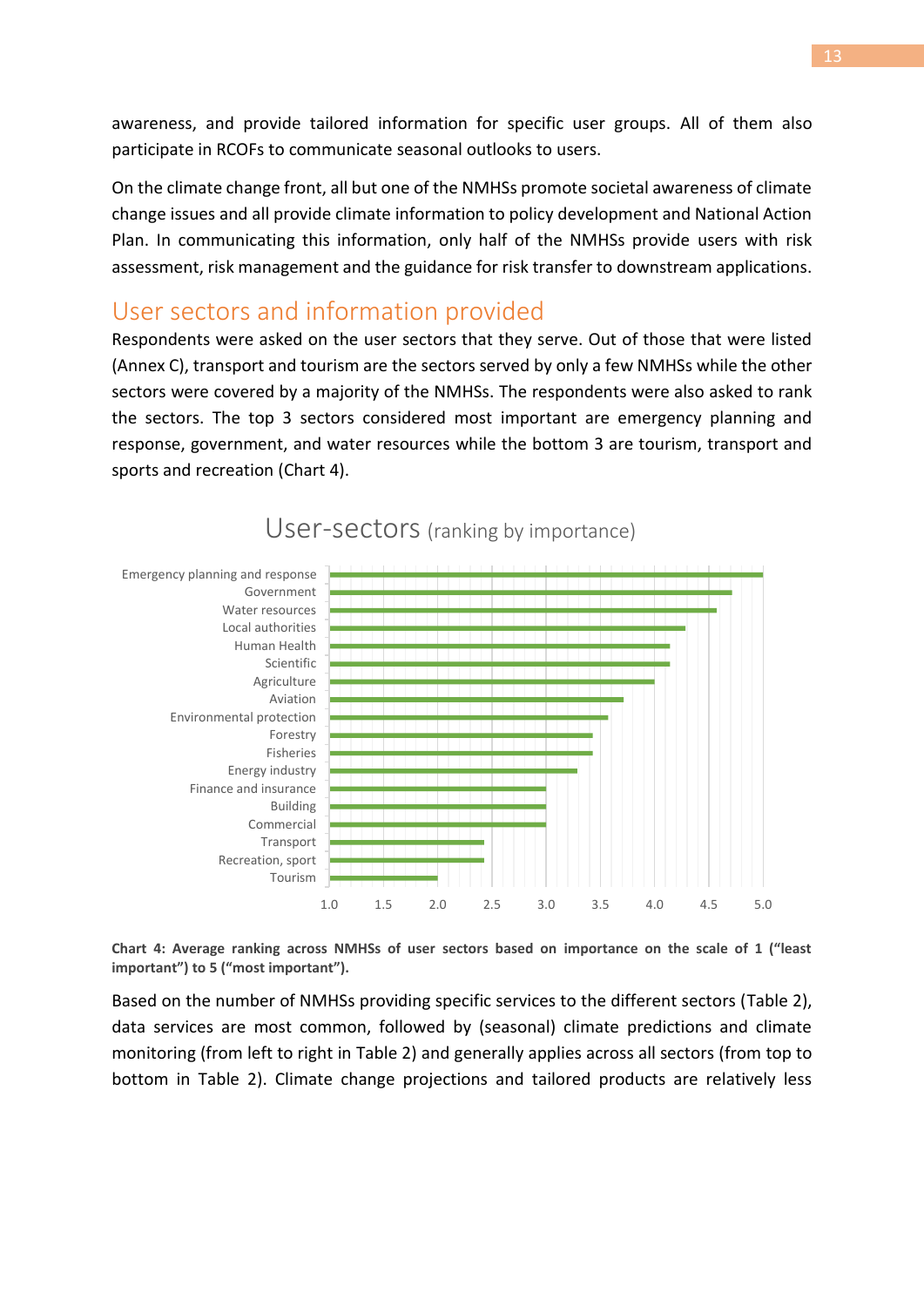common for a majority of the sectors except for water resources, government, and emergency planning and response.

|                                           | <b>Services</b>         |                                             |                              |                                             |                             |                                         |  |  |
|-------------------------------------------|-------------------------|---------------------------------------------|------------------------------|---------------------------------------------|-----------------------------|-----------------------------------------|--|--|
| <b>Sectors</b>                            | <b>Data</b><br>services | (Seasonal)<br><b>Climate</b><br>predictions | <b>Climate</b><br>monitoring | <b>Climate</b><br>analysis &<br>diagnostics | <b>Tailored</b><br>products | <b>Climate</b><br>change<br>projections |  |  |
| <b>Water resources</b>                    | $\overline{7}$          | 6                                           | 7                            | 6                                           | 6                           | 6                                       |  |  |
| <b>Government</b>                         | 6                       | $\overline{7}$                              | 6                            | 6                                           | $\overline{7}$              | 5                                       |  |  |
| <b>Emergency planning</b><br>and response | $\overline{7}$          | 6                                           | 6                            | 6                                           | 5                           | 5                                       |  |  |
| <b>Human Health</b>                       | $\overline{7}$          | $\overline{7}$                              | 6                            | 6                                           | 5                           | $\overline{4}$                          |  |  |
| <b>Local authorities</b>                  | 6                       | $\overline{7}$                              | 6                            | 6                                           | 5                           | 5                                       |  |  |
| <b>Agriculture</b>                        | 6                       | 6                                           | 6                            | 5                                           | 6                           | 5                                       |  |  |
| <b>Scientific</b>                         | $\overline{7}$          | 5                                           | 6                            | 5                                           | 5                           | 6                                       |  |  |
| Environmental<br>protection               | 6                       | 6                                           | 4                            | 5                                           | 5                           | 5                                       |  |  |
| <b>Energy industry</b>                    | 6                       | 5                                           | 5                            | 5                                           | 3                           | $\overline{4}$                          |  |  |
| <b>Forestry</b>                           | 6                       | 5                                           | 5                            | 5                                           | $\overline{2}$              | $\overline{4}$                          |  |  |
| <b>Fisheries</b>                          | 6                       | 4                                           | 6                            | 4                                           | 3                           | 3                                       |  |  |
| <b>Commercial</b>                         | 5                       | $\overline{4}$                              | 5                            | $\overline{4}$                              | 4                           | $\overline{2}$                          |  |  |
| <b>Building</b>                           | 6                       | 4                                           | 3                            | 4                                           | $\overline{2}$              | $\overline{2}$                          |  |  |
| <b>Finance and</b><br>insurance           | 6                       | $\overline{4}$                              | 3                            | 3                                           | $\overline{2}$              | 3                                       |  |  |
| <b>Transport</b>                          | 5                       | $\overline{4}$                              | $\overline{4}$               | 3                                           | $\overline{2}$              | 3                                       |  |  |
| <b>Aviation</b>                           | 6                       | 3                                           | $\overline{2}$               | 3                                           | 4                           | $\overline{2}$                          |  |  |
| <b>Tourism</b>                            | 4                       | 4                                           | 3                            | 3                                           | $\overline{2}$              | $\overline{2}$                          |  |  |
| <b>Recreation, sport</b>                  | 5                       | $\overline{4}$                              | $\overline{2}$               | 3                                           | $\overline{1}$              | $\overline{1}$                          |  |  |

<span id="page-14-0"></span>**Table 2: Number of NMHSs providing climate services partitioned by sectors ordered, according to the total number for each row, from most common (top) to least common (bottom) and by services ordered, according to the total number for each column, from most common (left) to least common (right). Warm (red) shades indicate more commonality between NMHS while cool (green) shades indicate less commonality.**

# Area 7: Capacity Building (Education and Training Courses)

# Education and training

Respondents were asked on the types of courses available in the universities of their countries. Geography was most commonly offered, followed by agro-meteorology, meteorology, hydrology, climatology, and then atmospheric physics being the least common. For most of these courses, PhD level is more common than MSc or BSc.

All of the NMHSs have policies to build capacity of their staff and to continuously renew their qualifications. Their observers are also trained and certified in order to make observations to the required standard. All of them also utilise regional and international training programmes offered through WMO. Of the training programme types available, training courses, and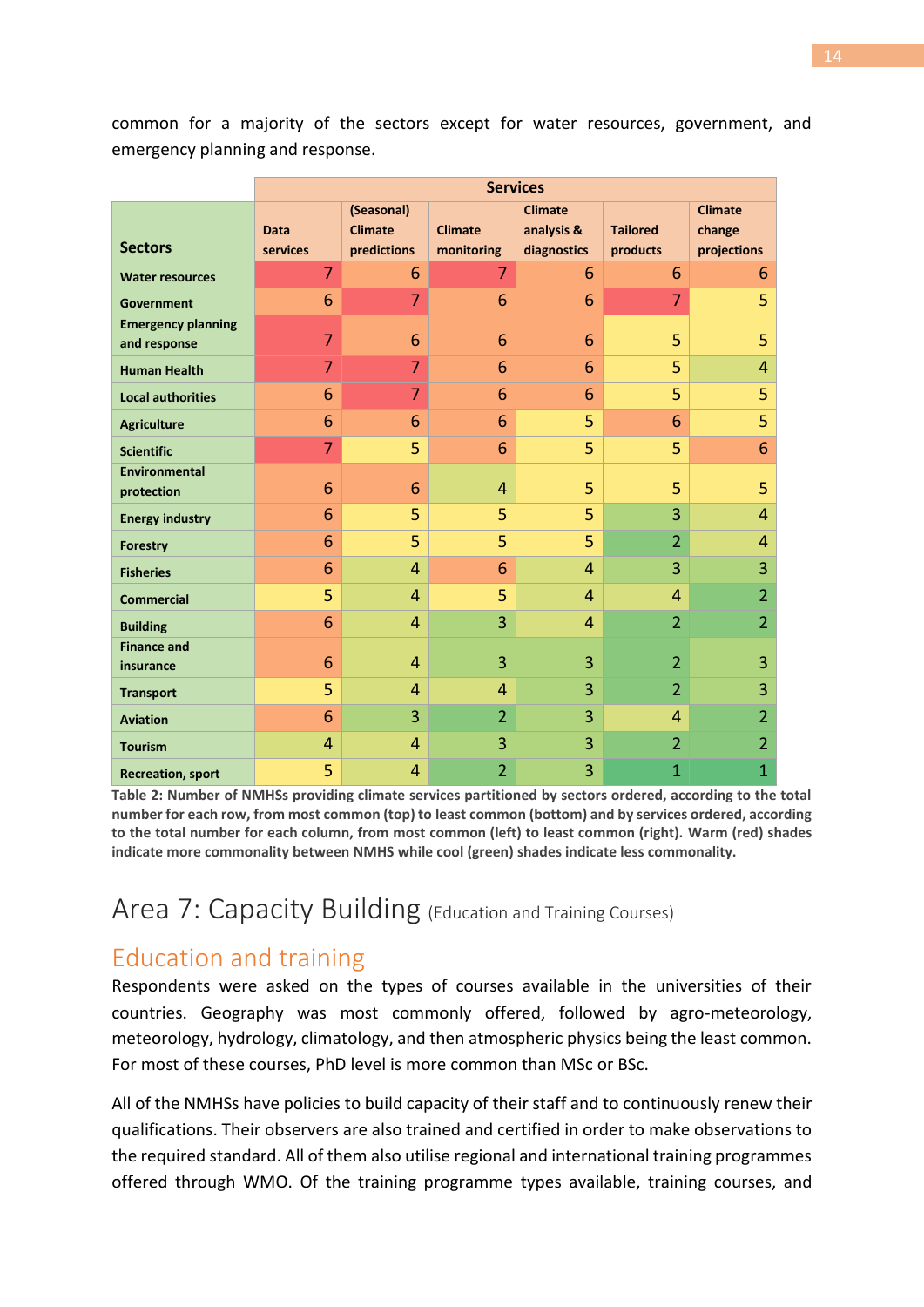conferences were well-utilised by all of the NMHS but fellowships, e-learning, and curriculums were not as commonly utilised. Almost half of the NMHSs indicated that there are personnel involved in climate activities who are not able to participate in the regional or international training programmes due to poor knowledge of the language in which the trainings were conducted.

Only two the NMHSs are host to the WMO Regional Training Centre (RTC). All except one have training programmes for user communities but just over half of the NMHSs felt that these programmes meet their current user requirements.

#### Training courses

The subsequent questions covered on the type of training courses, and the current level of capacity of NMHSs, i.e. either (1) already conducting the training or providing the expertise themselves, (2) currently undergoing training, or (3) requires training to build capacity in those aspects. [Table 3](#page-15-0) indicates that there is still demand from NMHSs for all the training courses to be conducted despite some of them having already received training offered by WMO or other international/regional organisations, or through internal capacity building programme of the NMHSs. Across all courses, generally very few activities where the NMHSs themselves conduct the training or provide the expertise.

|                                                                    | <b>Capacity Level</b>                               |                                                                                                                                    |                                                                                                             |                                                                                                                 |  |  |
|--------------------------------------------------------------------|-----------------------------------------------------|------------------------------------------------------------------------------------------------------------------------------------|-------------------------------------------------------------------------------------------------------------|-----------------------------------------------------------------------------------------------------------------|--|--|
| <b>Courses</b>                                                     | <b>Require training</b><br>on the courses<br>listed | <b>Received training</b><br>during last "n"<br>years, offered by<br><b>WMO or other</b><br>international/regi<br>onal organization | <b>Receives ongoing</b><br>training through<br>internal capacity<br>building<br>programme of<br><b>NMHS</b> | <b>Conducts or</b><br>provides<br>expertise to<br>training for<br>national and<br>international<br>participants |  |  |
| <b>Basic climate analysis</b>                                      | $\overline{7}$                                      | 7                                                                                                                                  | 6                                                                                                           | 5                                                                                                               |  |  |
| Data management                                                    | $\overline{7}$                                      | 6                                                                                                                                  | $\overline{7}$                                                                                              | $\overline{4}$                                                                                                  |  |  |
| Preliminary training for use of<br>climate prediction products     | 7                                                   | 7                                                                                                                                  | 6                                                                                                           | 3                                                                                                               |  |  |
| <b>Basic downscaling techniques</b>                                | $\overline{7}$                                      | $\overline{7}$                                                                                                                     | 5                                                                                                           | 3                                                                                                               |  |  |
| Climate services, incl. seasonal<br>prediction                     | 7                                                   | 7                                                                                                                                  | 5                                                                                                           | 3                                                                                                               |  |  |
| <b>Fundamentals for climatology</b>                                | 6                                                   | $\overline{7}$                                                                                                                     | 5                                                                                                           | $\overline{4}$                                                                                                  |  |  |
| <b>Advanced techniques for climate</b><br>applications, monitoring | 7                                                   | 5                                                                                                                                  | 5                                                                                                           | 3                                                                                                               |  |  |
| <b>Advanced techniques for climate</b><br>prediction, projection   | 6                                                   | 5                                                                                                                                  | 5                                                                                                           | 4                                                                                                               |  |  |
| <b>Advanced</b><br>modelling<br>and<br>statistical procedures      | 6                                                   | 5                                                                                                                                  | 5                                                                                                           | 3                                                                                                               |  |  |
| Data rescue                                                        | 6                                                   | 5                                                                                                                                  | 4                                                                                                           | 4                                                                                                               |  |  |
| <b>Quality Management Framework</b><br>(QMF) principles            | 6                                                   | 5                                                                                                                                  | 4                                                                                                           | 2                                                                                                               |  |  |
| <b>Applied climate practices</b>                                   | 6                                                   | 5                                                                                                                                  | 4                                                                                                           | $\mathbf{1}$                                                                                                    |  |  |
| <b>Methods</b><br>of<br>time<br>series<br>homogeneity control      | 6                                                   | 3                                                                                                                                  | 3                                                                                                           | 3                                                                                                               |  |  |

<span id="page-15-0"></span>**Table 3: Number of NMHSs requiring or providing climate services partitioned by training type ordered, according to the total number for each row, from most common (top) to least common (bottom) and by**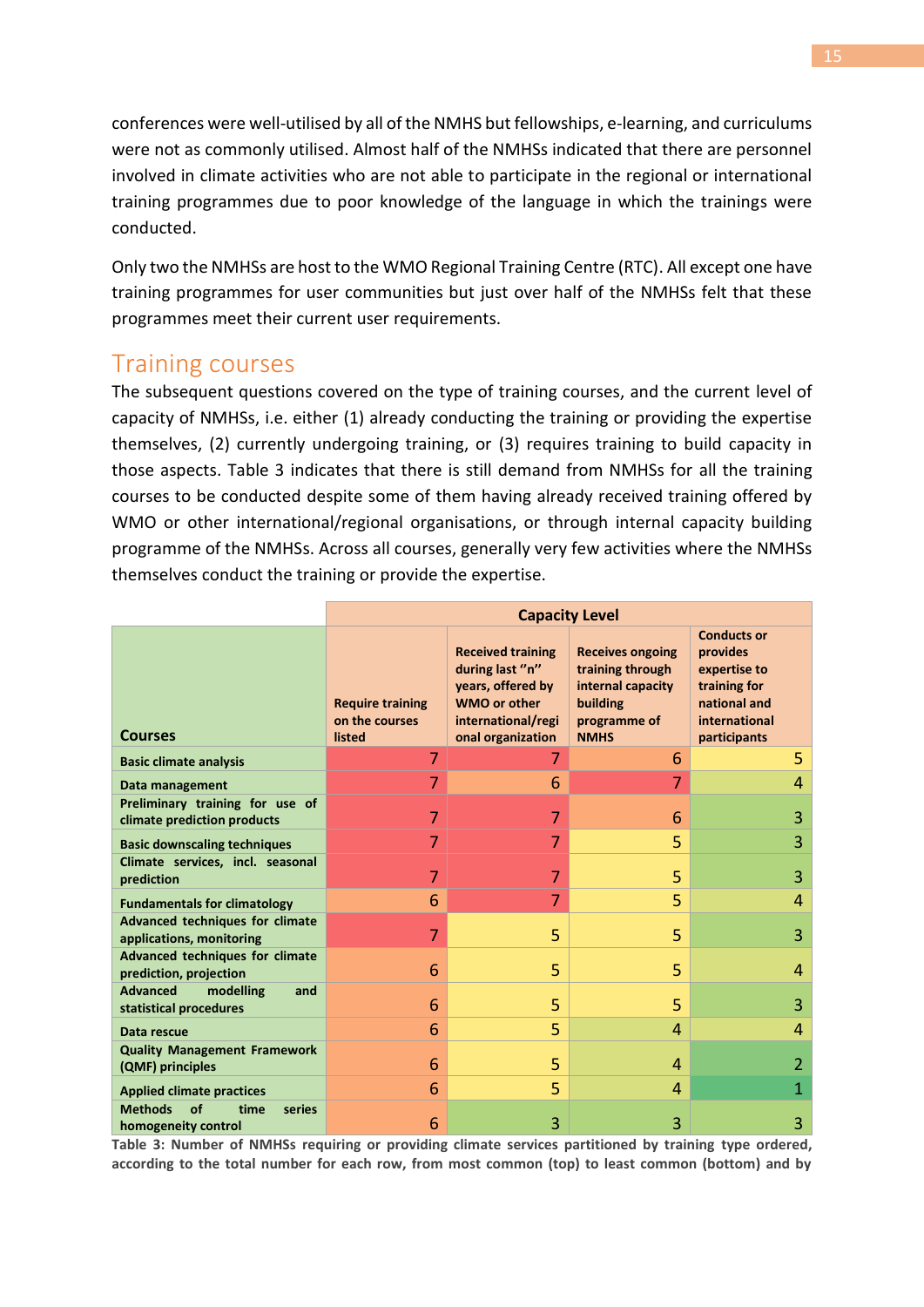**capacity level ordered according to the total number for each column. Warm (red) shades indicate more commonality between NMHSs while cool (green) shades indicate less commonality.**

Popular courses are basic climate analysis, data management, preliminary training for use of climate prediction products, basic downscaling techniques, climate services (including seasonal prediction), and fundamentals for climatology.

#### Technical capacities and telecommunication

Respondents indicated that personnel involved in climate activities are either marginally or adequately equipped with computers, and computing facilities of the climate unit are upgraded around every 5-7 years. Current computing facilities are thought to be either partially or fully adequate for their needs. For PCs and workstations, they are upgraded over a wider range of frequencies across NMHS, from every 2 to every 10 years. Internet connection available at each NMHSs can range from 2 Mbps to 200 Mbps and a majority have either unlimited or limited access to the internet.

The gaps and needs identified in technical capacities include efficient network management, integrated High Performance Computing system, development of gridded precipitation and temperature data for climate monitoring and prediction, high speed internet connection, skilled staff, advanced climate model, applications, and training.

# Area 8: Gaps and Needs

#### Organisational structure

A majority of the NMHSs noted that there is a need for them to be more visible and recognised as a climate services provider by their government authorities and there is a lack of understanding at the ministerial level of the socio-economic benefits from the use of climate services. More than half of the NMHSs indicated that there is a lack of policies regarding their role in providing climate services and there is a need to improve their organisational structure.

All but two of the NMHSs have their hydrological services separate from their meteorological service. NMHSs recognised that there is a need to strengthen the partnership agreements to define the roles of each service and there is a need for better administrative arrangements and coordination between the two agencies.

#### Sources of gaps

A majority of the NMHSs indicated that there are limited resources and infrastructure to generate climate products and provide better climate services. Key to these gaps are financial resources, professional staff with appropriate training, application software, communication facilities, computing facilities (not available for all the staff), methodological guidance, and network equipment. A majority of the NMHSs also indicated that there are gaps in available data which limit their ability to generate climate products. These gaps arose mainly from lack of homogenisation of time series, professional staff with appropriate training for quality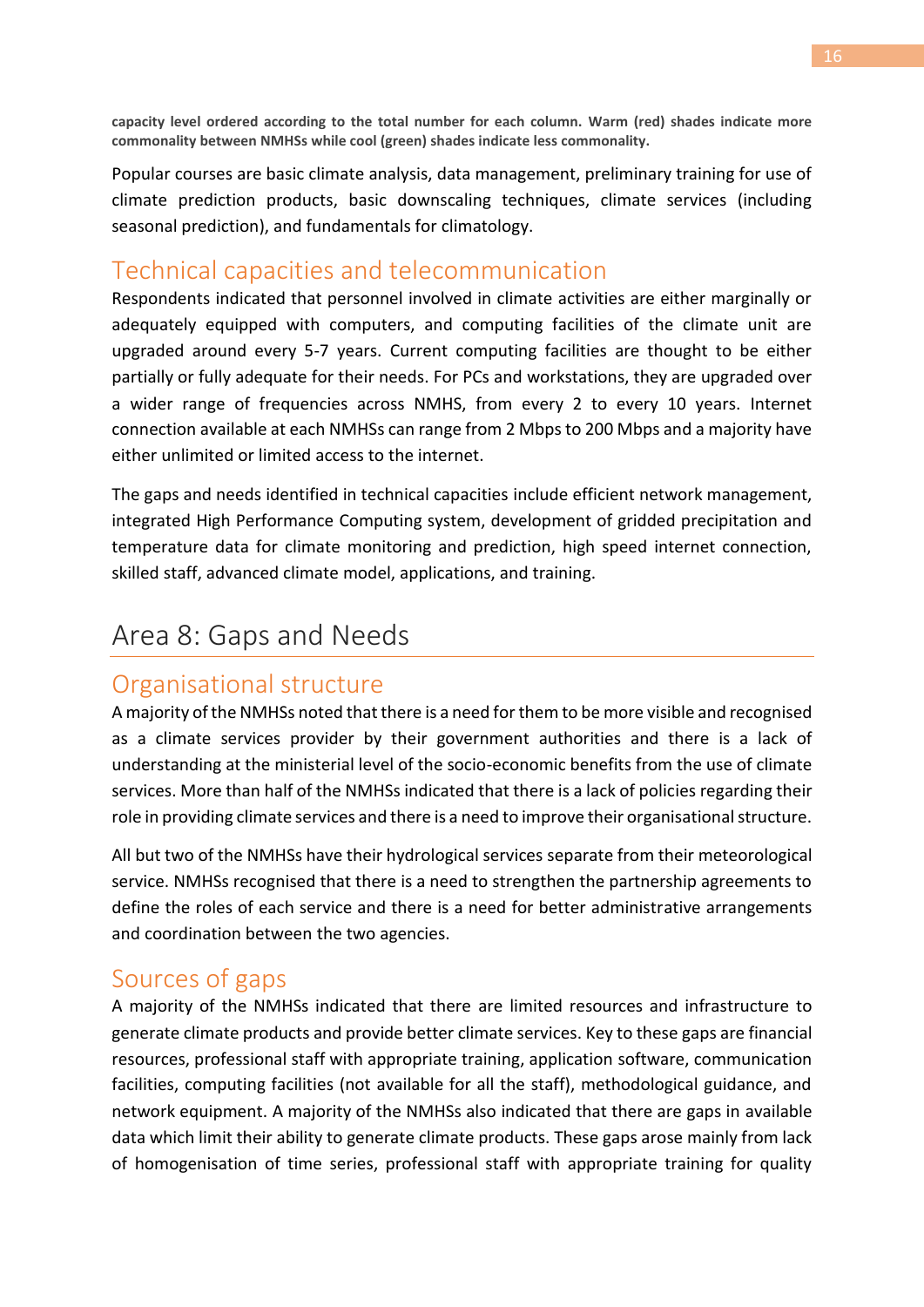control and for handling data, availability of appropriate software, limited access to global and/or regional data, and limited computing facilities. A majority of the NMHSs also felt that there is a lack of appropriate observing network (reference stations) which limits the provision of climate products and services. These are due to financial resources, limited number (or absence) of stations which meet the requirements of a climate reference network, limited human resources (trained observers, personnel maintaining AWS, etc.), poor spatial coverage of observation networks, and limited technical resources (e.g. replacement parts and new instruments) for maintaining the networks. Less than half of the NMHSs indicated that the lack of appropriate database management limits the production of climate products.

A majority of the NMHSs also indicated that:

- they have limited human capacities to deal with climate services,
- there is a lack of appropriate training of their staff which reduces the effectiveness and quality of climate services and products,
- there is a lack of interaction with users which limit the effectiveness of the use of climate information,
- there is lack of users' awareness on the value of climate information which limits the use of this information,
- there is the lack of appropriate training programme for users which limits their understanding on the application of climate information, and
- they have limited physical resources (building, infrastructure, and technical capacities) for climate services unit.

Of the areas that need staff recruitment, data management, products, interaction with users, and climate services were common requirements among NMHSs. Only 2 of the NMHSs cited the need for recruitment in the area of research and development. An additional recruitment area suggested are in regional climate modelling and dynamical downscaling.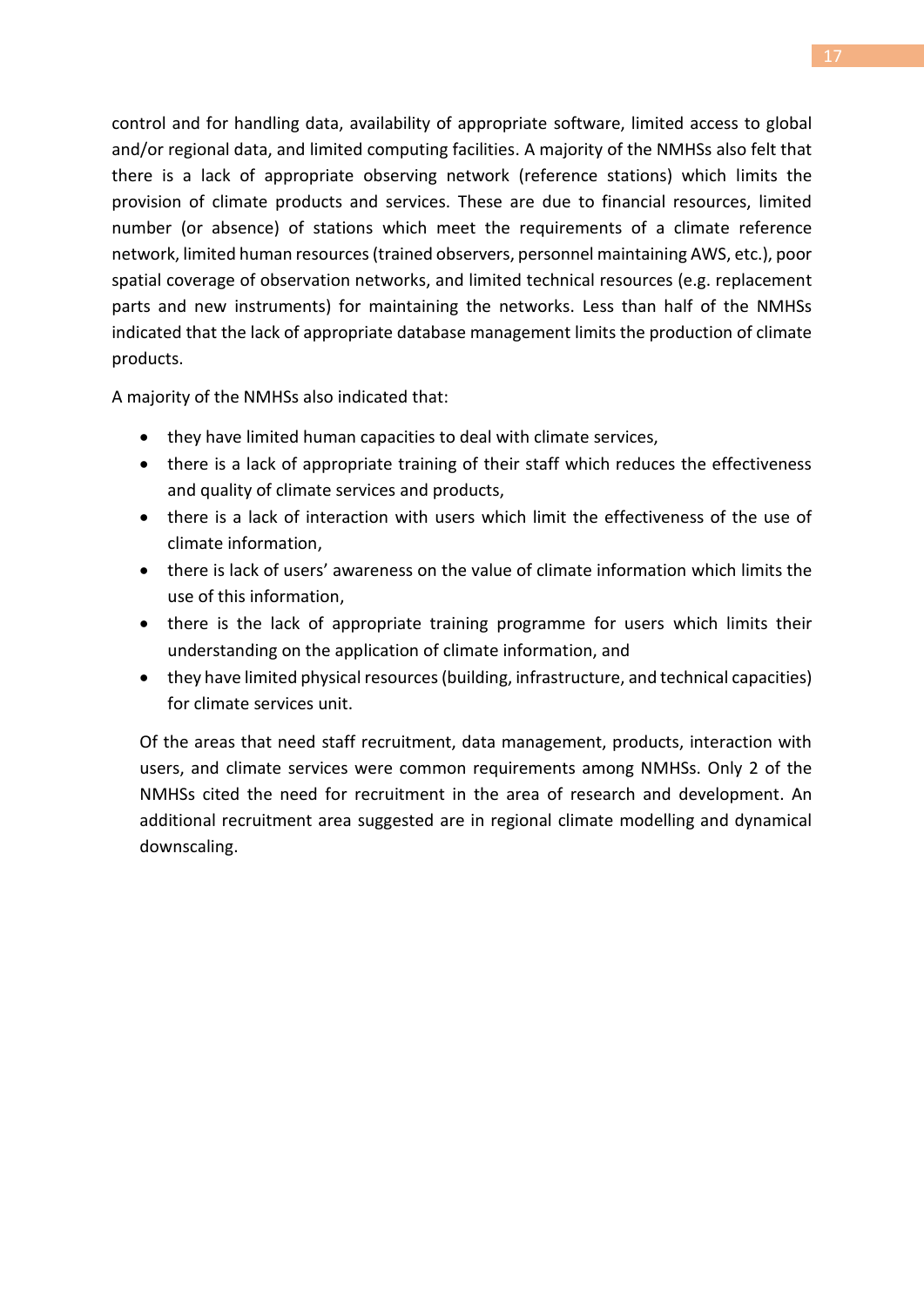# <span id="page-18-0"></span>Annex A

#### Products surveyed

The surveyed products as they appear in the questionnaire are:

- Monthly Seasonal outlooks
- Advanced climate statistics and graphical products (including maps, analysis and graphs of precipitation, temperature, relative humidity, evapotranspiration, sunshine duration, cyclones etc.)
- Advisories on the evolving climate extremes
- Analysis and interpretation of climate statements or products for general public or specific users
- Application products, e.g. probable maximum precipitation, probable maximum floods, intensity duration frequency, etc.
- Assessment of current (monthly) climate conditions in terms of averages, variance, thresholds, percentiles in weekly, 10-days, monthly, seasonal and annual time scale
- Basic assessments and analysis (diagnostics) of spatial and temporal factors and processes involved in observed climate patterns (e.g. tropical cyclones, monsoon, synoptic scale storms etc.)
- Basic statistics on climate extremes (e.g. for temperature, precipitation, humidity, sunshine duration, etc.) frequency of occurrence, spatial mean
- Climate summaries, bulletins, reports, drought/flood, other special statements for severe weather
- CLIMATE WATCH Analysis on climate extremes, maps, graphs, images (e.g. satellite)
- Downscaled global climate change projections (based on model outputs through WCRP CMIP archives)
- ENSO, SST and intraseasonal variability products
- Global and hemispheric MSLP analysis, geopotential height, etc.
- Global Seasonal Climate updates
- Gridded/interpolated data
- Historical datasets for: Atmospheric
- Historical datasets for: Oceanic
- Historical datasets for: Terrestrial observation
- Information related to the uncertainties, skill, etc. of monthly to seasonal climate forecasts
- Model data
- National scale monthly and seasonal climate forecasts and outlooks in probabilistic format
- Products derived from satellite data for monitoring activities
- Reanalysis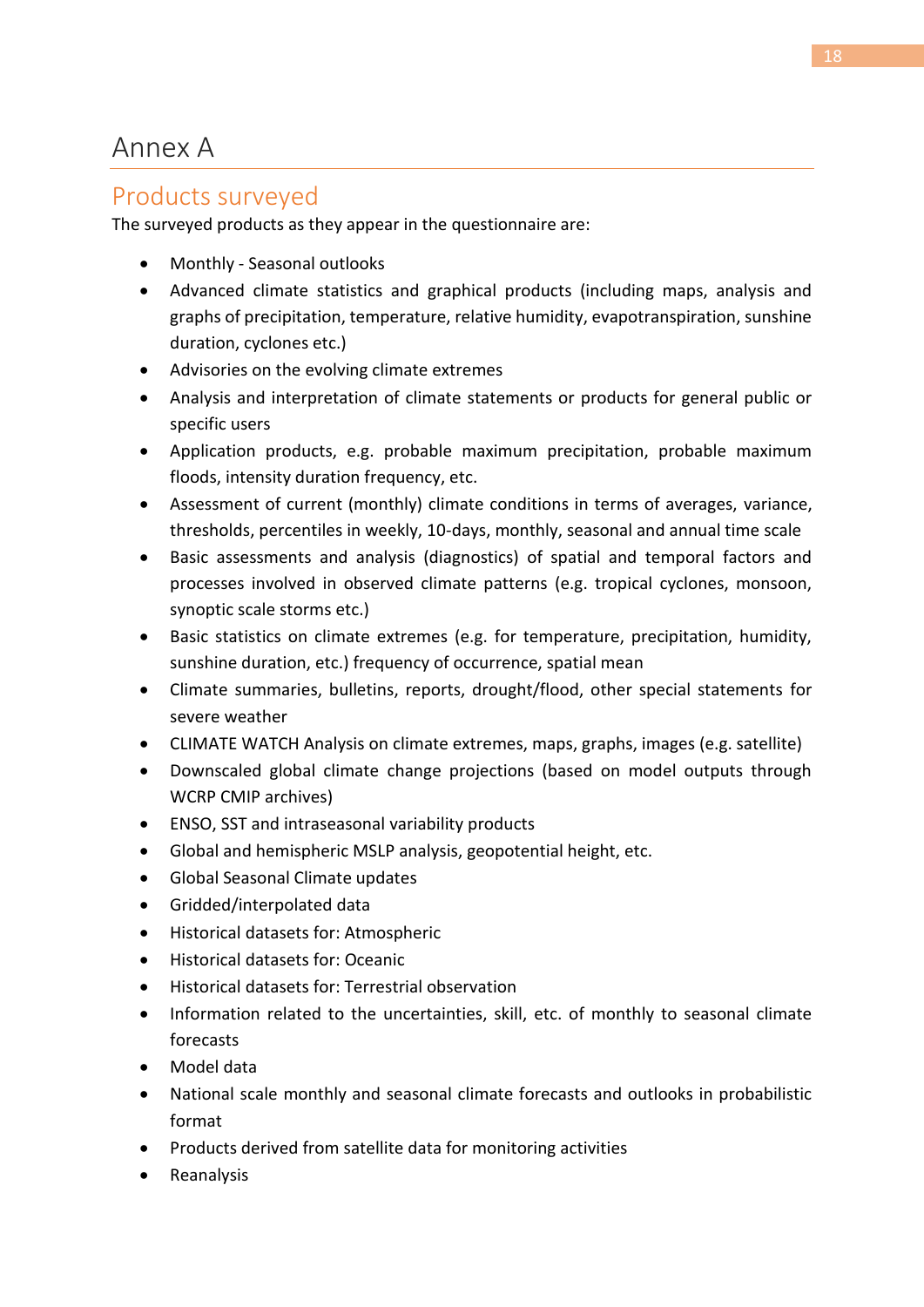- Review and assessment of past climate patterns, e.g. WMO reports on the State of Climate
- Satellite data
- Spatial patterns of temperature, precipitation, etc. their anomalies, climatic zoning
- Tailored products for national scale users.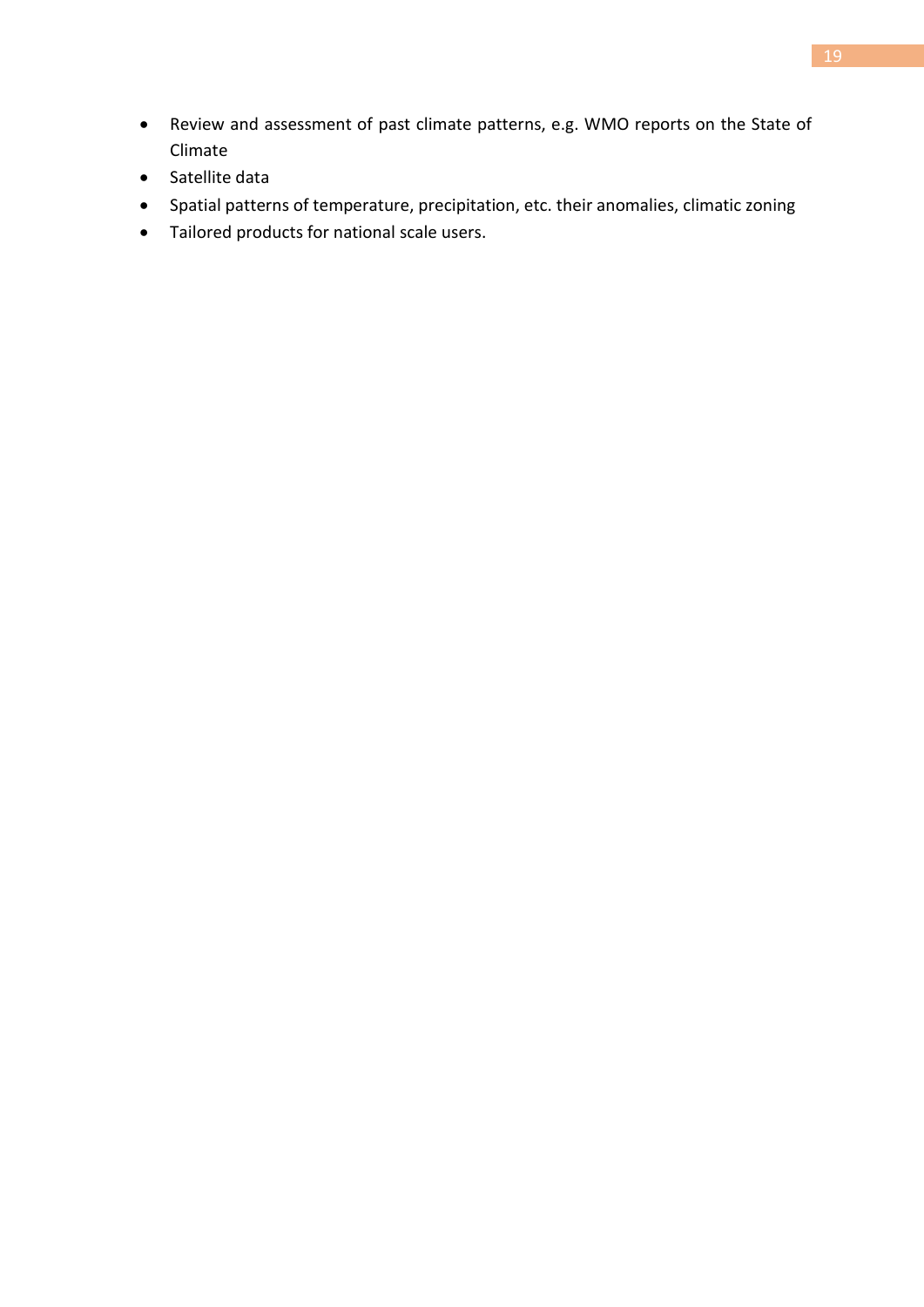#### <span id="page-20-0"></span>Services surveyed

The surveyed services as they appear in the questionnaire are:

- 1. Access to and use of monthly to seasonal and longer climate predictions, provided by GPCs
- 2. Access to and use of monthly to seasonal and longer climate predictions, provided by RCCs
- 3. Access to and use of monthly to seasonal and longer climate predictions, provided by RCOFs
- 4. Add value from national perspective to the products received form RCOFs, RCCs and GPCs
- 5. Advanced climate assessments, including analysis and diagnostics
- 6. Analysis and provision of products relevant to El Nino and La Nina updates, Global Seasonal Climate Updates (GSCU), containing information on ENSO and other climate extremes and variations driving phenomena, e.g. NAO, PNA, IOD, etc.
- 7. Applying dynamical and/or statistical downscaling of GCM runs
- 8. Basic climate monitoring, assessment
- 9. Development and provision of prediction products on: Decadal scale
- 10. Development and provision of prediction products on: Monthly scale
- 11. Development and provision of prediction products on: Seasonal scale
- 12. Development and provision of specialized climate analysis, prediction and monitoring products, tailored to the needs of specific users
- 13. Development and/or interpretation of climate change scenarios
- 14. Homogeneity test and adjustment of time series
- 15. Implementation of Climate Watch System, issuing and disseminating specific advisories to the user community
- 16. Interpolation/gridding of observation data
- 17. Leading and coordination of NCOF
- 18. Leading and coordination of RCOF
- 19. Participation in and contribution to NCOF
- 20. Participation in and contribution to RCOF
- 21. Provision of data services (if permitted under the current legislation of the Service),
- 22. Provision of global and/or regional scale data resources as input to modelling, research, applications
- 23. Provision of high density, small scale specialized data resources used for studies of small scale processes, urban environment
- 24. Provision of satellite and other global and regional scale monitoring products
- 25. Provision of simple statistics based on observed data
- 26. Running Global and/or Regional Climate Models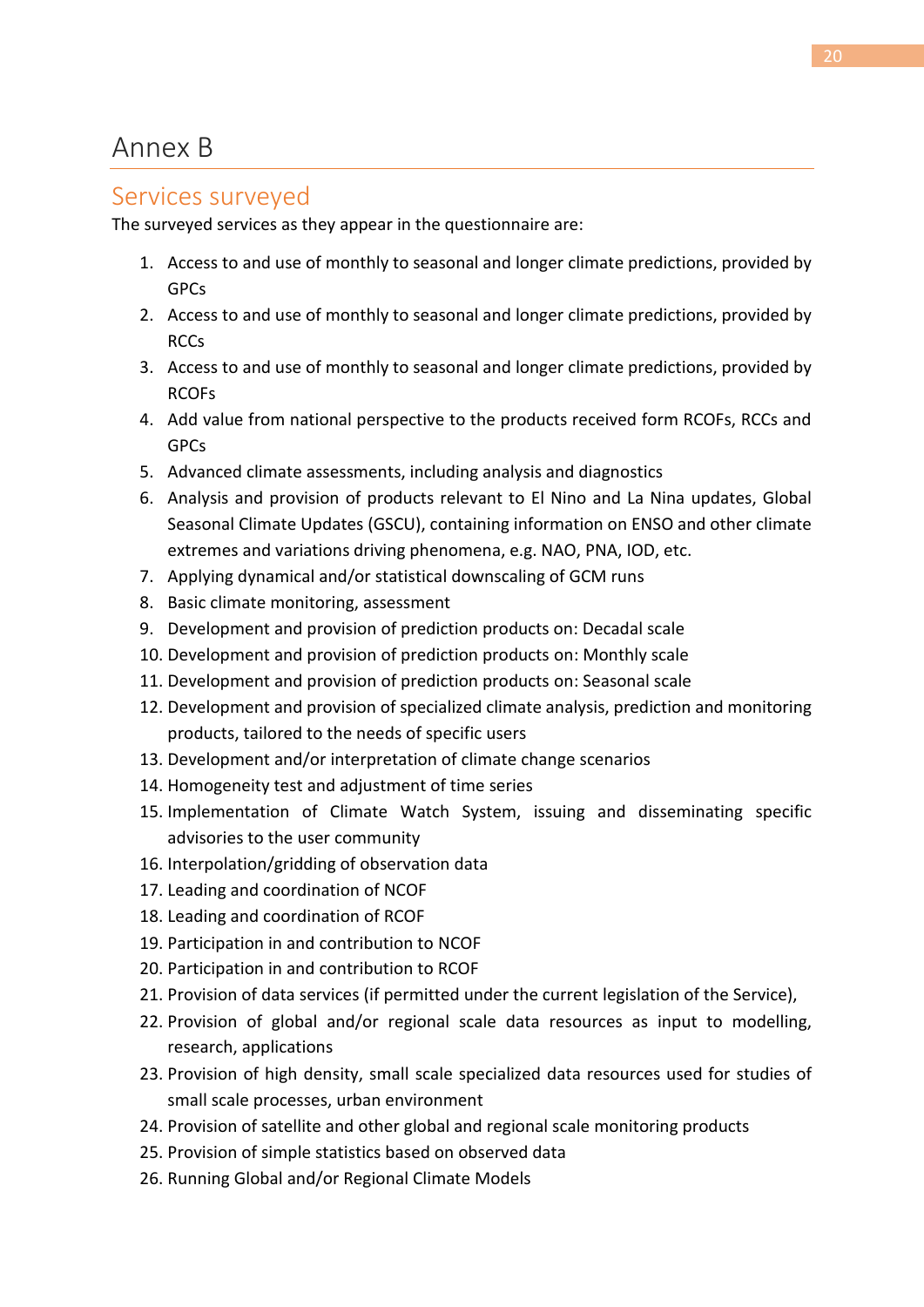- 27. Sharing/exchanging information, products, services to other countries in the region, during the periods of significant climate anomalies
- 28. Sophisticated climatological statistics, incl. indices for specific users, complex characteristics for building design codes, etc.